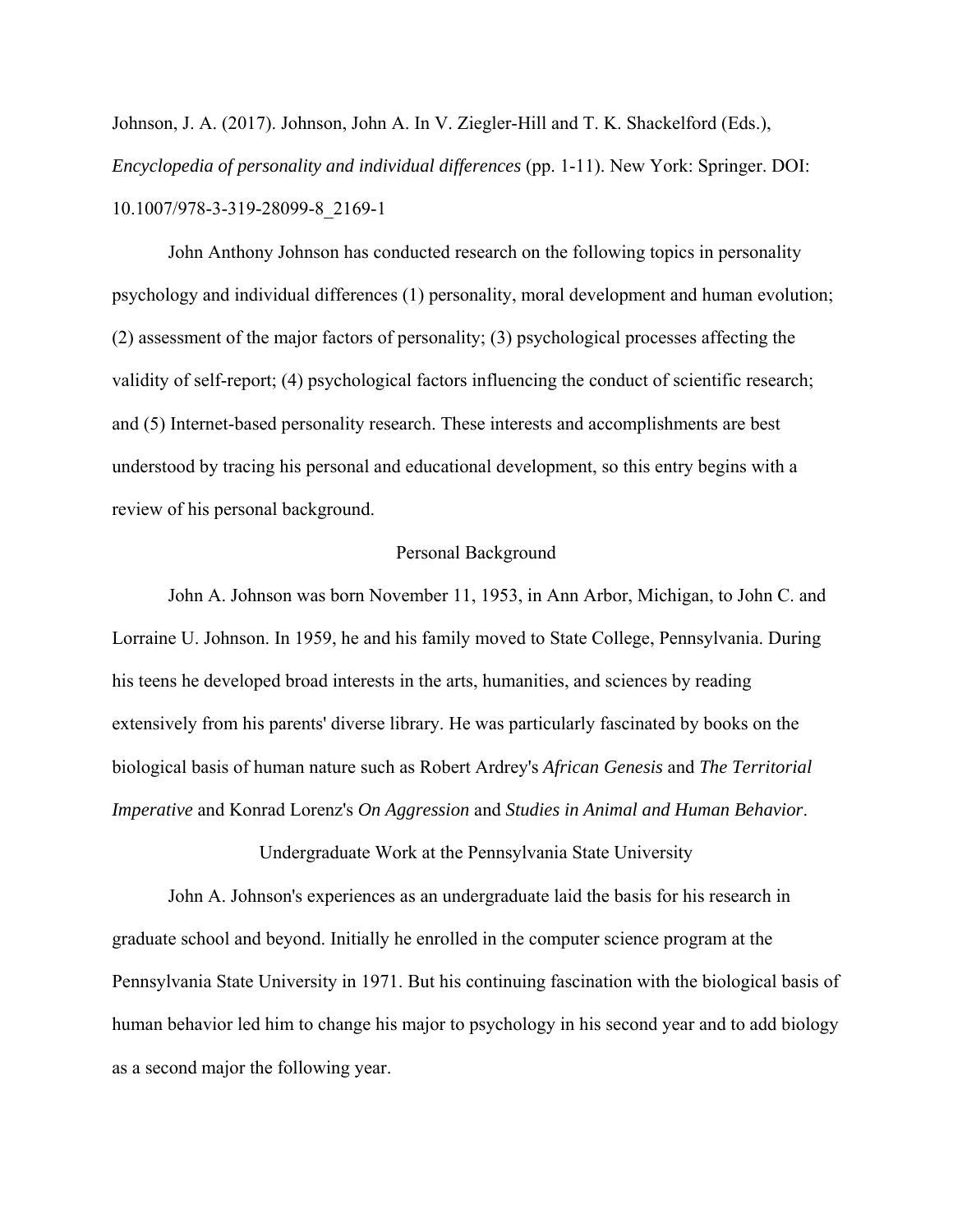Undergraduate psychology professors who had a notable impact on his thinking included Robert M. Stern, with whom he completed a psychophysiological laboratory course and a graduate seminar on Darwin and the emotions, Dale B. Harris, who supervised an independent study course on evolution and morality, and Walter B. Weimer, whose writings kindled an interest in philosophical and psychological issues in the conduct of science. These interests were reinforced by one of Weimer's graduate students, Neil P. Young, who introduced Johnson to the thinking of Thomas Kuhn and Paul E. Meehl. This led Johnson to design a final independent study course on psychological problems in attaining valid scientific knowledge. Supervised by biology professor Carl S. Keener, the course dealt with the psychological attraction to absolute presuppositions as described by R. G. Collingwood and philosophical root metaphors as described by Stephen Pepper.

Set to graduate with B.S. degrees in both psychology and biology in 1976, Johnson applied to a half-dozen doctoral programs but was accepted by none of them. He therefore applied to and was accepted into a master's degree program in psychology at the State University of New York at Brockport.

Graduate Work at SUNY Brockport and The Johns Hopkins University

In one year at SUNY Brockport, Johnson completed all of his coursework for the master's degree and successfully defended his thesis proposal, a study designed to investigate differences in reaction time to alphabetic and facial stimuli presented to the left and right cerebral hemispheres. But the thesis research was never conducted because by the end of the year Johnson had been offered admittance into all five of the PhD programs to which he had applied. He accepted the offer from The Johns Hopkins University.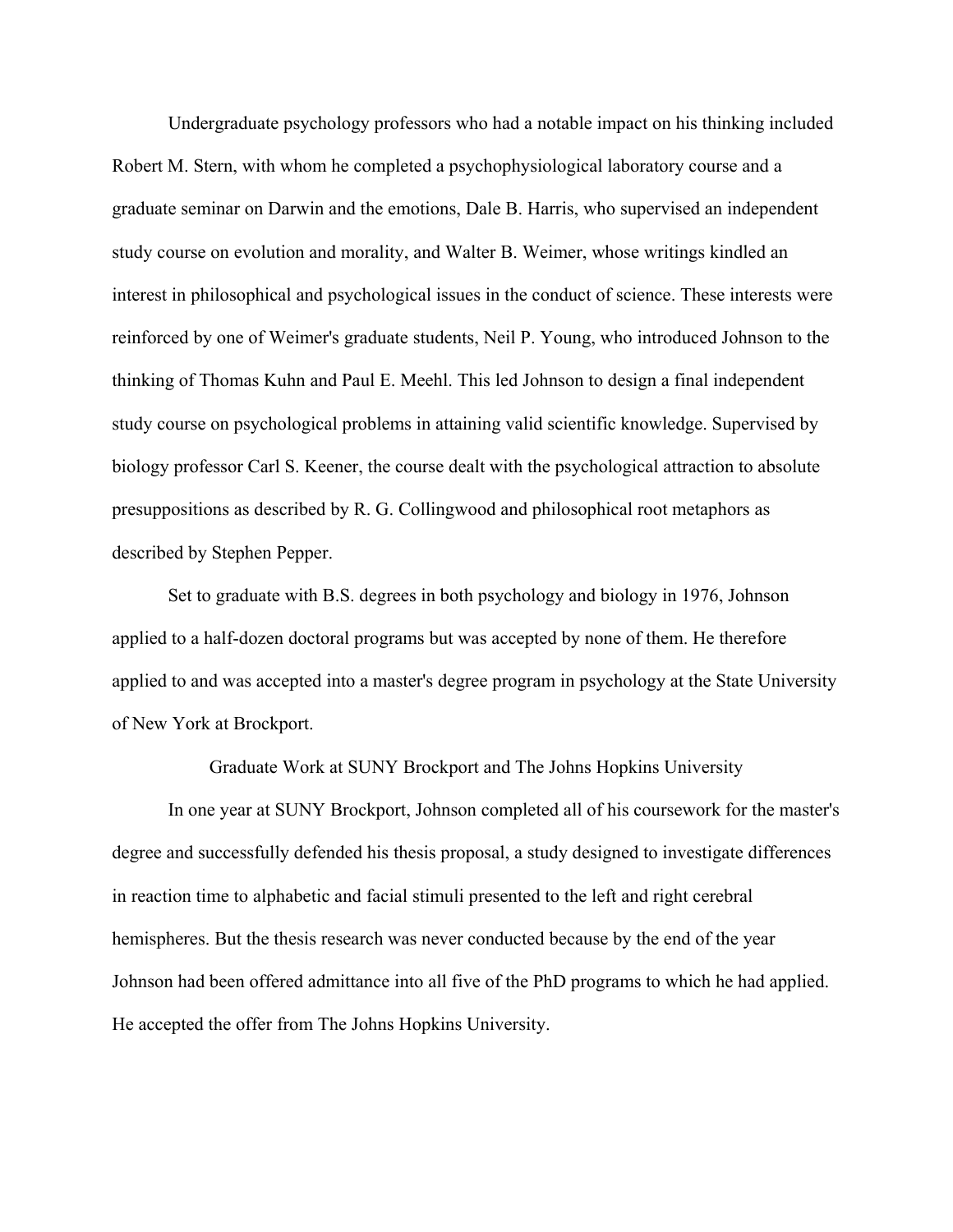Johnson's plan was to work with chairman William Garvey, who had an NSF grant to study scientific communication and who taught a graduate seminar on the social psychology of science. But Brockport professor and Hopkins Ph.D. Steven Snodgrass told him to keep his mind open because sometimes graduate students find a better fit with a faculty member other than the one they plan to work with. He mentioned to Johnson another possible mentor: Robert Hogan, who studied personality and morality from an evolutionary perspective.

Johnson found that he enjoyed Garvey's seminar on the social psychology of science, but that his experiences in his first year did not lead to any concrete research plans. He therefore approached Robert Hogan, who invited him to become involved in several ongoing projects. Three years of work under Hogan led to 11 publications on individual development and assessment where Johnson listed Johns Hopkins as his affiliation. The sections below describe his graduate school research in areas that became life-long interests: (1) personality, moral development and human evolution; (2) assessment of the major factors of personality; and (3) psychological processes affecting the validity of self-report.

## *Personality, Moral Development, and Evolution*

Sharing Hogan's view that moral behavior is evolutionarily advantageous, Johnson coauthored a chapter on the evolution of moral development for his first professional publication (Hogan, Johnson, & Emler, 1978). Hogan promptly gave him another half-finished project on moral judgment, personality, and attitudes toward authority. Johnson completed the project and turned it into a publication (Johnson, Hogan, Zonderman, Callens, & Rogolsky, 1981). Johnson and Hogan then teamed up with undergraduate William Laufer (Laufer, Johnson, & Hogan, 1981) to demonstrate how personality could distinguish between drug users and murderers. *Assessment of the Major Factors of Personality*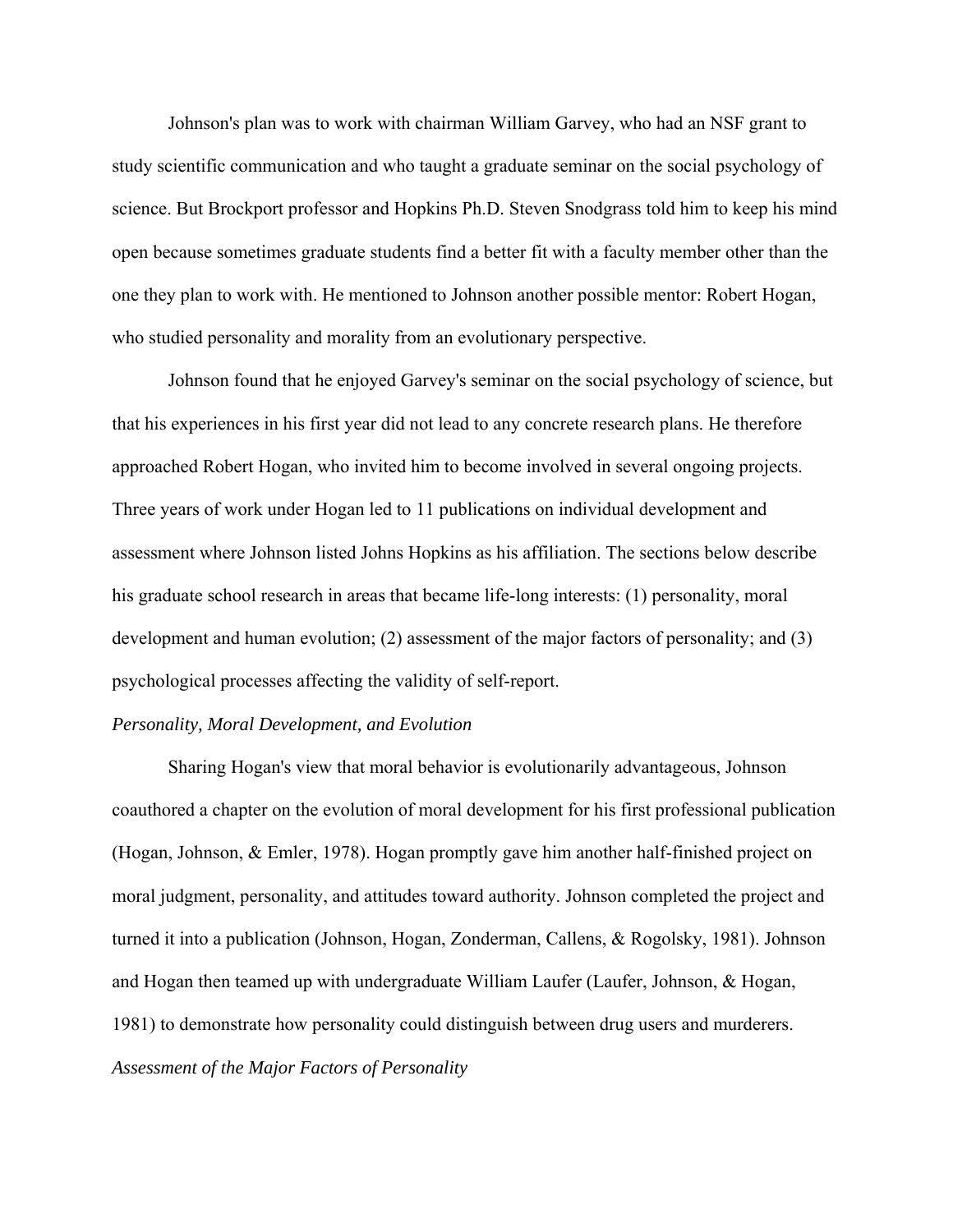At the time Johnson joined Hogan's research group, Hogan was shifting his research focus from moral development to a broader model of personality that could be applied to career choice and job performance. Hogan ran a small business in Baltimore called Personnel Assessment and Selection Service. In this business he administered psychological tests to help students make educational and career decisions and to help employers hire effective workers. He invited Johnson to assist in the data analyses for some of his selection studies, and in a police selection study this led to a publication (Johnson & Hogan, 1981b). Hogan also introduced Johnson to his colleague John L. Holland, a world-famous vocational psychologist. Johnson served as a teaching assistant in one of Holland's career seminars and eventually published an article on career decision-making (Johnson, Smither, & Holland, 1981).

One constraint Hogan faced in his applied work was copyright restrictions with the commercial personality inventories he used. The solution, as Hogan saw it, was to create his own omnibus inventory that covered all of the important aspects of personality that might be related to career choice and job performance, and to conceptualize those basic aspects of personality within a new theory of personality that he called *socioanalytic theory*. The first public exposition of socioanalytic theory as a basis for personality measurement was an APA presentation coauthored with Johnson (Hogan & Johnson, 1981).

Socioanalytic theory assumed that the five factors identified by Warren Norman (1963) as "an adequate taxonomy of personality attributes" did indeed describe the full range of important individual differences at a broad level. Norman's (1963) study had been conducted with trait-adjective ratings. To see whether the five factors could also be assessed with personality inventory items, Hogan and Johnson (1981) created scoring keys for the California Psychological Inventory (CPI; Gough, 1975) that yielded scores for Norman's factors. Factor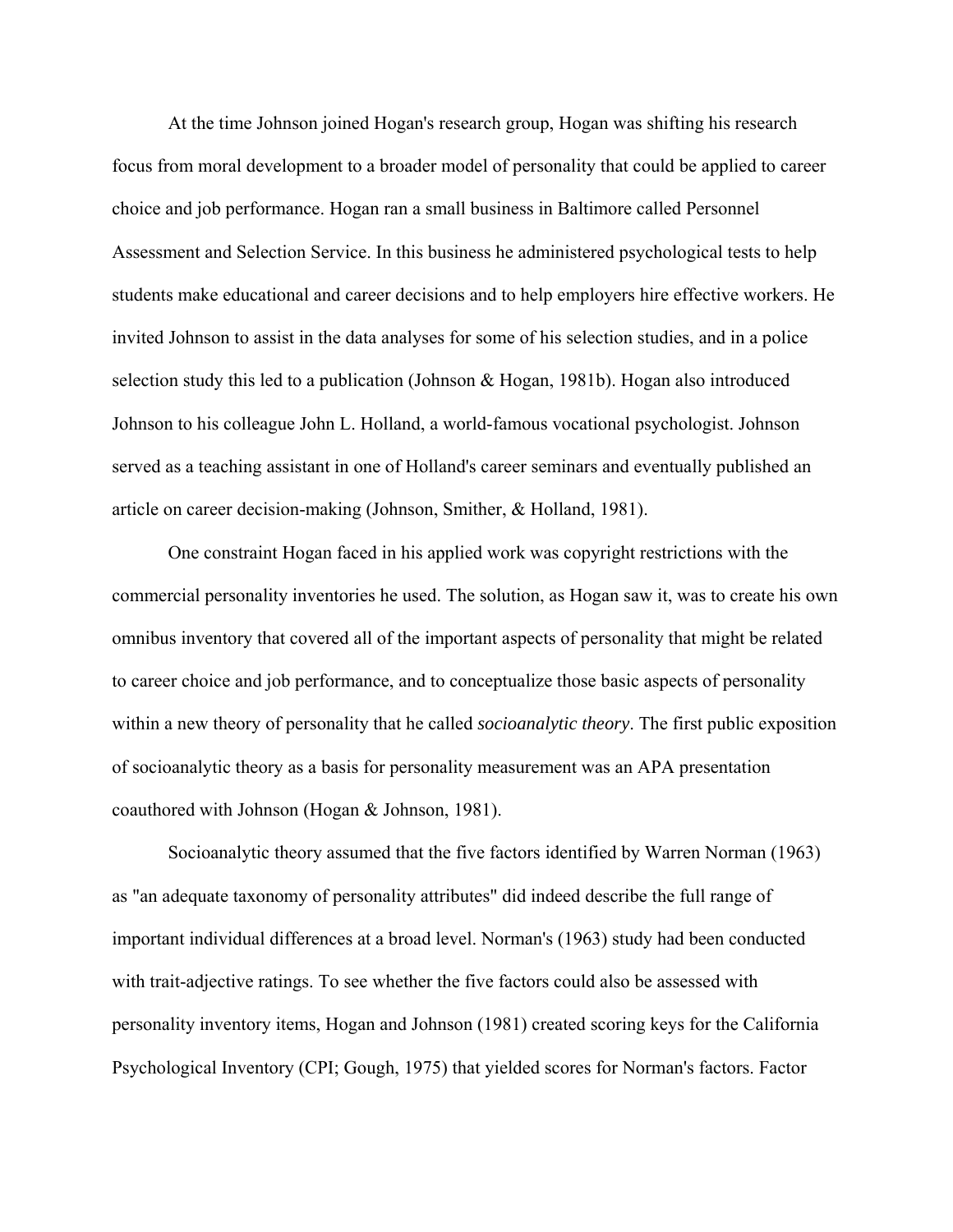scores from archival CPI data were correlated with Q-sort impressions and job performance data to demonstrate their validity and usefulness (Johnson, 1997a).

Success in assessing the Norman factors with the CPI laid the groundwork for creating new instruments. Johnson, under Hogan's guidance, authored a set of rating scales, anchored by pairs of personality trait adjectives, for assessing the Norman dimensions. This set of scales, which eventually became known as the Bipolar Adjective Rating Scales (BARS), was never published, but has been used in a number of studies (e.g., Johnson, 1983, 1997a, Johnson, Cheek, & Smither, 1983).

The largest undertaking for the socioanalytic research program was the creation of an entirely new personality questionnaire called The Hopkins Personality Inventory (HPI). Hogan placed Johnson in charge of constructing the initial item pool and developing the preliminary HPI scales. After Johnson and Hogan left Hopkins, Hogan revised and renamed the inventory, publishing it as the Hogan Personality Inventory (HPI; Hogan, 1986; Hogan & Hogan, 1992). *Psychological Processes Affecting the Validity of Self-Report* 

For his dissertation, Johnson expanded a paper that he had already published (Johnson, 1981) that addressed the way in which psychological dynamics affected the validity of selfreport personality scales. Johnson challenged the accepted view at that time, which was that valid endorsement of personality items required respondents to assess objectively whether an item literally described their thoughts, feelings, or behavior, without regard to how observers would judge that response. An extensive literature on "social desirability bias" had always assumed that when respondents think about how observers might judge their responses, they would be inclined to respond in ways that are approved by others rather than in ways that disclose their actual thoughts, feelings, and behaviors. Johnson offered an alternative view of "item response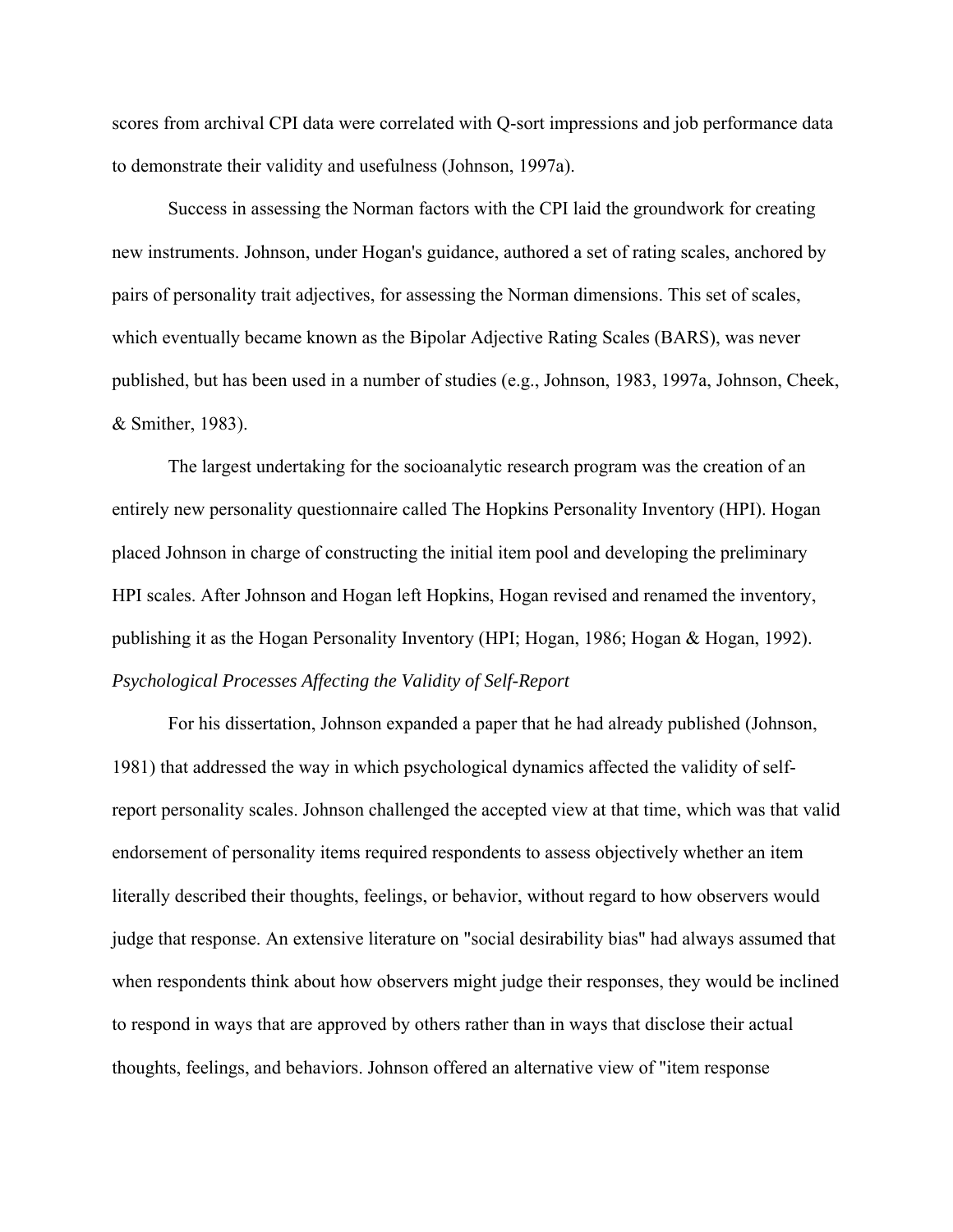dynamics" (i.e., the cognitive and emotional processes underlying responses to personality items), based on facts about human evolution.

Johnson, like most students of human evolution, regarded human beings as highly social creatures who are intrinsically interested in what others think of them. Today, evolutionary psychologists say that our ability to understand what others think about us is governed by a capability called Theory of Mind (ToM; Johnson, 2012). To possess an adequate ToM is to be able to grasp the thought processes of another person. Evolutionary psychologists assume that grasping the attitudes and intentions of others had enormous survival value for our ancestors. Over evolutionary time, ToM evolved to allow coordinated, cooperative activities with allies and defensive behaviors against enemies. The accuracy of ToM varies according to brain development, from deficiencies or even absence of ToM in individuals on the autism spectrum, to a robust and accurate ToM in individuals we would describe as highly empathic or intuitive.

Because nearly every adult has an active ToM, Johnson believed it was unrealistic to expect people to not think about how others might view their responses to personality items. In fact, argued Johnson, valid item endorsements require respondents to assess what kind of impression an item endorsement would make on a typical observer and to respond in a way that is consistent with the impressions they usually make on observers.

People do sometimes respond to personality items in ways that are factually inaccurate, just as people sometimes make factually inaccurate statements in everyday life. What matters for valid assessment is not factual accuracy per se, but whether impressions made on a personality scale (defined by the scoring key) correlate with the person's reputation in everyday life. Similarly, people often endorse items in ways that psychologists describe as "socially desirable," just as people often behave in socially desirable ways in everyday life. But some people also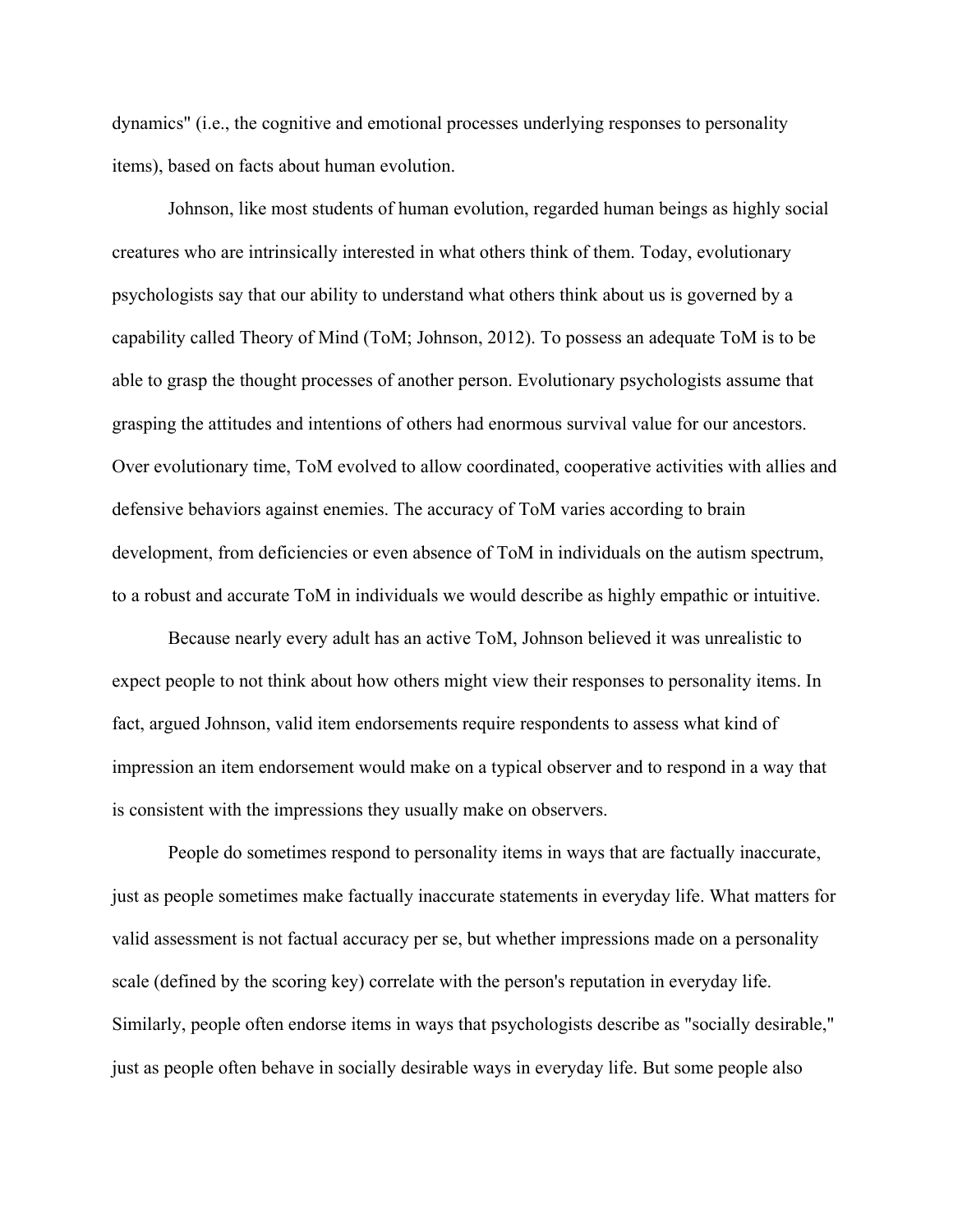describe themselves in socially undesirable ways (e.g., as neurotic or anti-social), just as people behave in socially undesirable ways in everyday life. What matters for self-report validity is the correlation between socially desirable/undesirable item responses and socially desirable/undesirable behavior in everyday life.

Johnson's dissertation built upon Mills and Hogan's (1978) earlier demonstration that the validity of self-reports (defined as correlations between self-reports and acquaintance ratings) was higher for individuals with higher levels of empathy. Empathic individuals have an accurate ToM) and can therefore assess more correctly how their responses to personality items will be judged by others. They can therefore endorse items in ways that are consistent with the way that others typically perceive them. Johnson's (1981) research supported this view by demonstrating that the consistency of response to identical items is not a function of traits that would detract from the literal truthfulness of reports (dishonesty or carelessness) but, rather, traits related to skillful self-presentation (social competency and social engagement).

A final article by Johnson while still in graduate school (Johnson & Hogan, 1981a) brings together the topics of morality and self-presentation on personality scales. The article is a response to a criticism that the Survey of Ethical Attitudes (SEA; Hogan, 1970) is contaminated by political attitudes and is subject to dissimulation and social desirability bias (Meehan, Wohl, and Abbot, 1979). Meehan, et al. found that respondents instructed to complete the SEA while imagining they were applying for a position with a politically liberal or conservative social action group scored more in the direction of the ethics of personal conscience or ethics of social responsibility, respectively. Johnson and Hogan's (1981a) response anticipated by several decades the research of Jonathan Haidt (2001; Graham, Haidt, & Nosek, 2009). Like Haidt, Johnson and Hogan proposed that political orientation and moral values are inextricably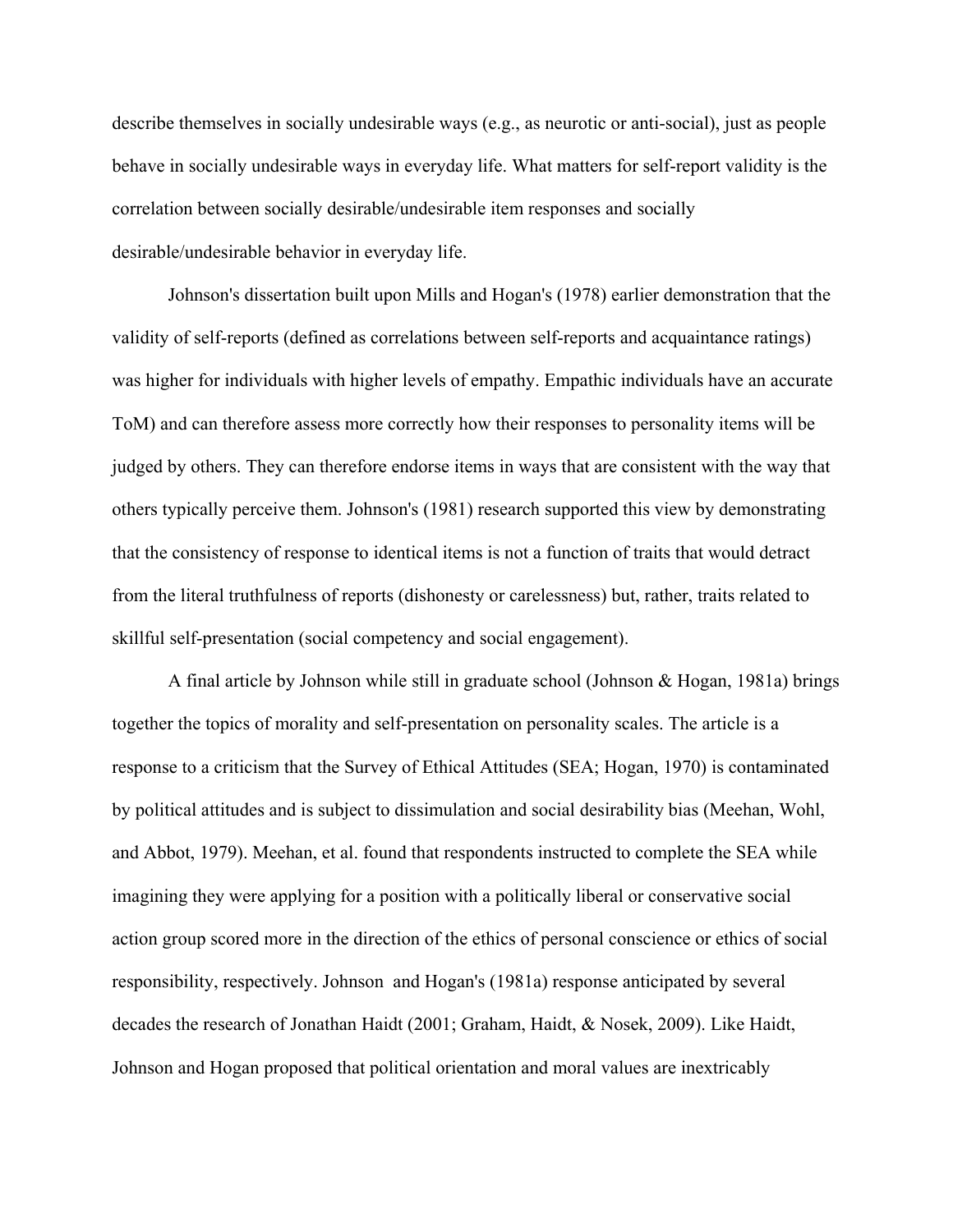intertwined, and that both are expressions of evolved, non-rational aspects of personality. Also, like Haidt, Johnson and Hogan pointed out that the field of psychology is overwhelmingly liberal in political orientation and that psychologists often denigrate conservatives, even though both liberals and conservatives are necessary for a viable society.

# Professional Contributions after Graduate School

## *Personality, Moral Development, and Evolution*

Johnson also studied the flip side of moral behavior—deviance. Johnson's (1983) research suggested that deviance could be a general personality factor underlying criminality, creativity, and mental illness (Johnson, 1983). Additional research examined the operation of Theory of Mind in a criminal population (Johnson & Worley, 1987). Together, these studies indicated that criminals do not have personalities that are categorically different from noncriminals. Rather, criminality is a function of somewhat higher or lower levels of normal personality traits such as emotional stability, empathy, agreeableness, conscientiousness, and experience-seeking. This finding is similar to modern conceptualizations of personality disorders as exaggerated forms of normal personality differences.

In the late 1990s, Johnson collaborated on a psycholexical study of moral virtue (Cawley, Martin, & Johnson, 2000). Just as Allport and Odbert (1936) had compiled a list of personality trait term from the dictionary that eventually led to the recognition of the five major personality factors, Cawley scanned the dictionary for terms related to moral virtue. Factor analyses of virtue terms revealed four factors that were meaningfully related to personality but not to Kohlberg's stages of cognitive development. An analysis of results concluded that moral virtue is a function of evolved, non-rational aspect of personality rather than reasoning and cognitive development.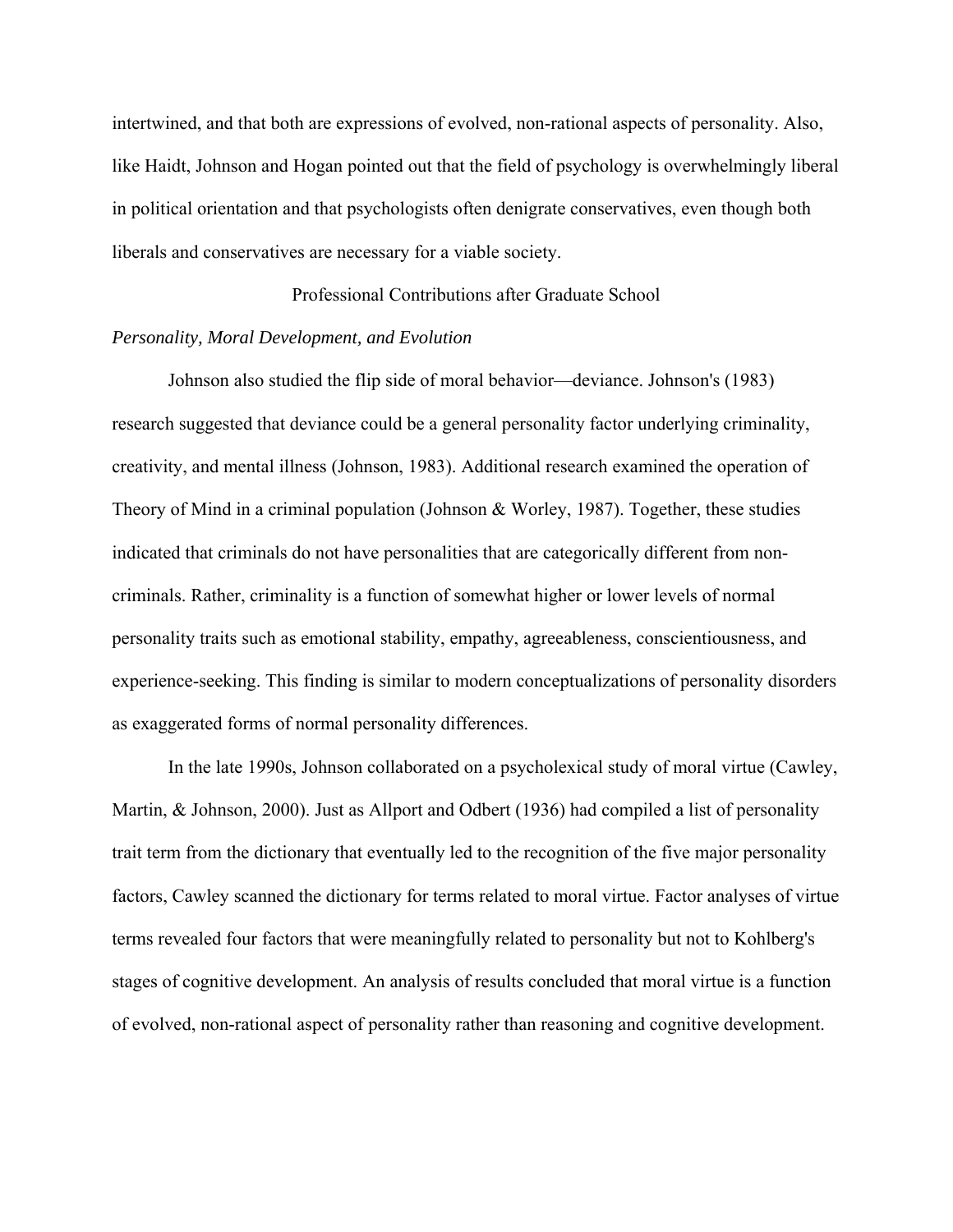Johnson's most recent research on morality and evolution can be found in conference presentations. A presentation at the Human Behavior and Evolution Society meeting (Johnson, 2007) develops an earlier presentation (Johnson, 1996) arguing that evolutionary psychology can resolve a debate in philosophy about whether utilitarian or deontological ethical theorists are closer to the truth about morality. This evolutionary account suggests that moral emotions evolved to signal behaviors that were causally efficacious in facilitating or impeding survival and reproduction. Behaviors that felt "good" or "right" therefore had the utilitarian function of supporting the survival of genes. Until evolutionary thinkers such as Darwin, however, most people have remained oblivious to the utilitarian function good behaviors. From the moral realism of young children (which, contrary to Piaget, remains in most adults) to the deontological ethics of Kant and his followers, goodness is felt to be an intrinsic or inherent property of moral behaviors, and moral rules are felt to be as timelessly true as natural laws. But feelings about the truthiness about moral goodness do not indicate the existence or moral "truths." Rather, moral emotions are only a sign that in the evolutionary past the behavior was *good for* (had utility for) perpetuating genes. Deontological philosophers (as well as most non-philosophers) continue to remain oblivious to the utilitarian function of morality. However, even classical utilitarian philosophers, who wrote only on the utility of behavior for promoting happiness, overlook the evolutionary utility of morality. The actual utility of morality, argued Johnson, is best seen through an evolutionary lens.

Johnson's most recent research on morality examines perceptions of fairness about wealth inequality (Johnson, 2011). Previous research indicates that wealth inequality has serious negative consequences on the health and psychological well-being of those who have less wealth. Johnson did not entertain the commonly proposed solution of taxing the wealthiest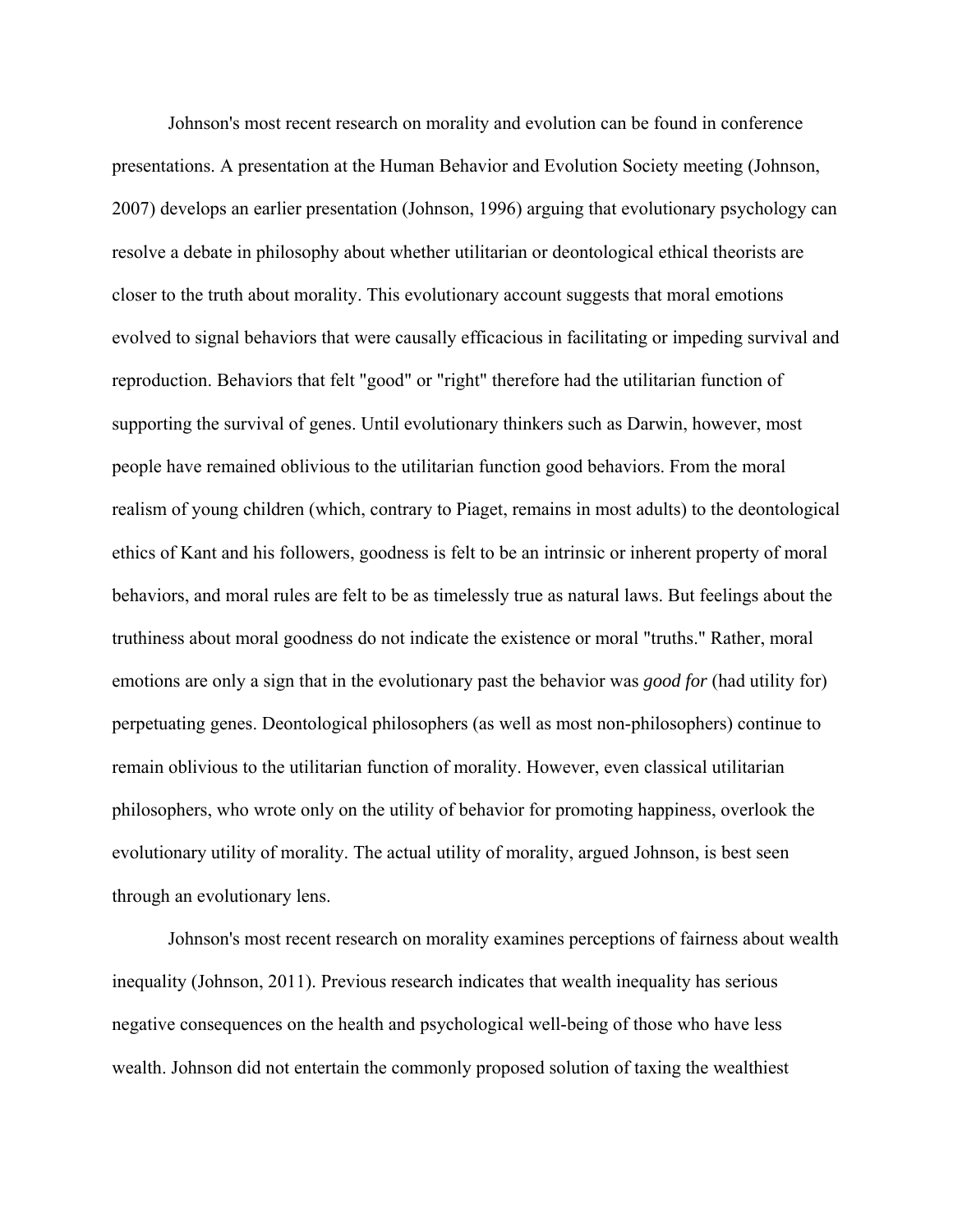members of society to redistribute wealth for two reasons. First, the wealthiest members of society will resist redistribution by using their influence over the political system. Second, redistribution ignores the source of inequality, which is wealth acquisition. Johnson hypothesized that people will judge wealth acquisition as fair if something of equal value is exchanged for what is acquired without violence or deception. He then discusses six common economic transactions that are commonly accepted but that may violate one or more of those conditions: taxation, inheritance, rent-seeking behavior such as lending with interest, fractional reserve banking, exotic financial derivatives, and insurance. Reforming these practices could help to alleviate perceived wealth inequality.

## *Assessment of the Major Factors of Personalit*y

Johnson's work on the original HPI and Bipolar Adjective Rating Scales (BARS) is described in a chapter on positive and negative forms of deviance (Johnson, 1983). Additional research employing the BARS is described in Johnson (1997a) and Johnson (2004). The 1983 chapter discusses at length the difficulty in distinguishing a positive, creative form of nonconformity, called *low ego-control* by Jack Block, from a negative, more anti-social form of nonconformity, low conscientiousness. In fact, Hogan gave up trying to measure ego-control and conscientiousness separately and joined all of the facets of the two scales into a broad dimension he initially called Conformity (Hogan & Johnson, 1981) and later, Prudence (Hogan, 1986). Johnson (1983) proposed that sociability and ego-control explain the structure of Holland's hexagonal RIASEC model of vocational-personality types. This proposal was confirmed by Costa, McCrae, and Holland (1984), once it became clear that what was called low ego control overlaps considerably with Costa and McCrae's construct Openness to Experience.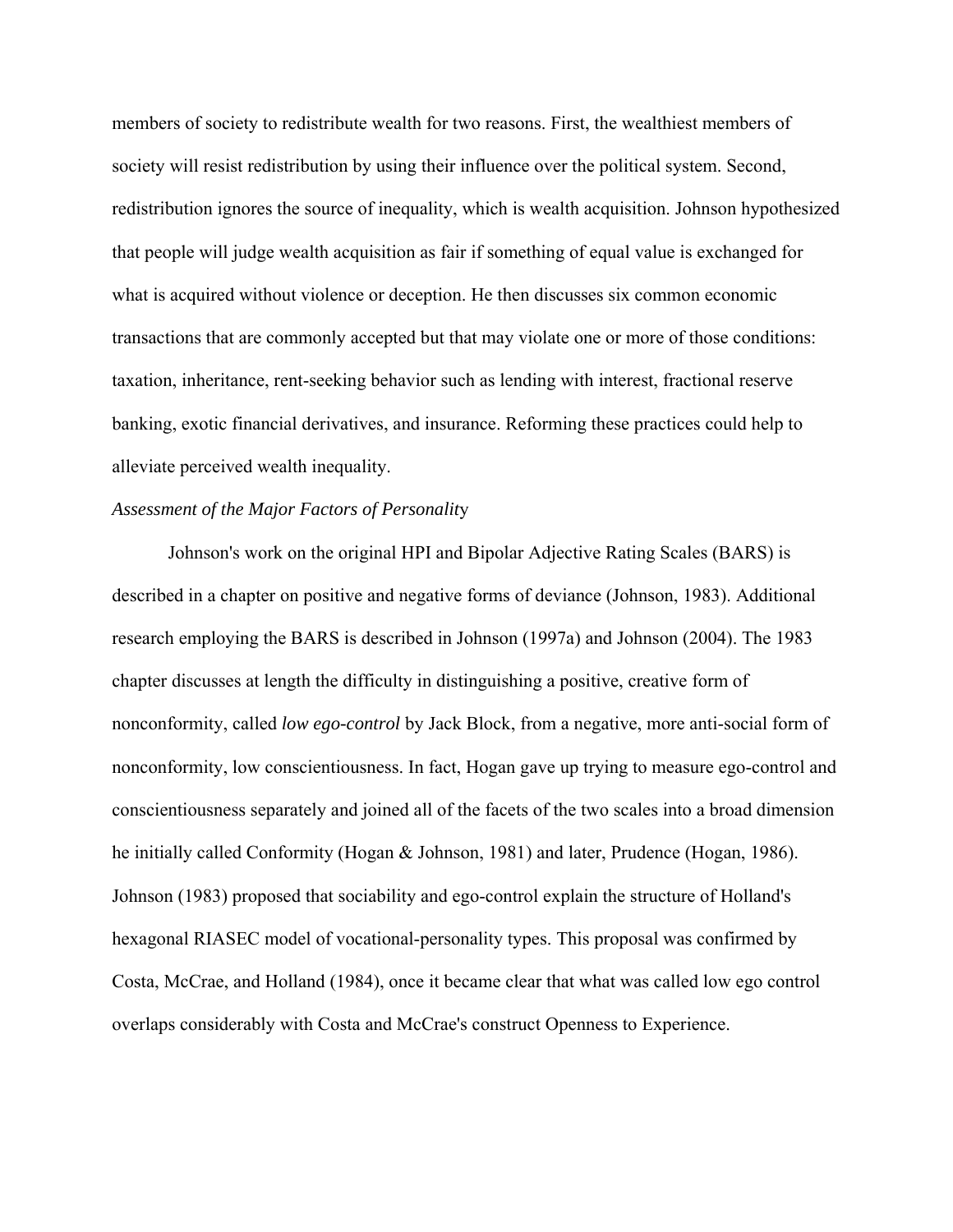Johnson spent his 1990-91 sabbatical year at the University of Bielefeld in Germany, intending to conduct research on properties of personality items because the Bielefeld psychology department had a number of experts on this topic. While he did in fact conduct and publish research on this topic, a research colloquium introduced him to a new integration of the Five-Factor Model and Wiggins' circumplex model of personality called the Abridged Big-5 Circumplex (AB5C; Hofstee, de Raad, & Goldberg, 1992). Johnson immediately grasped the usefulness of the AB5C model and began employing it in his research.

His first AB5C publication (Johnson & Ostendorf, 1993) explained how competing conceptualizations of the five factors from different research programs (e.g., Intellect or Openness for Factor V) could be explained by the secondary loadings of researcher's scales, described in AB5C terms. This research also identified a shared core of agreement across research programs about the character of the five factors. His next AB5C publication (Johnson, 1994a) focused on disputes about Factor V of the FFM, but also compared the AB5C characterizations of all scales from the HPI and NEO PI. Yet another AB5C publication (Johnson, 1994b) again demonstrated how that model could illuminate similarities and differences between two major inventories, the CPI and HPI. Finally, in a comparison of the ability of three major inventories (CPI, HPI, and NEO PI) to predict acquaintance ratings, Johnson (2000b) found that NEO scales generally predicted those ratings better than the other inventories, but that the ability of any inventory scale to predict an acquaintance rating depended on the AB5C character of both the scale and the rating.

## *Psychological Processes Affecting the Validity of Self-Report*

 Johnson's research at Bielefeld on personality item properties eventually led to an article published in a special issue of *Multivariate Behavior Research* honoring Jerry Wiggins. Wiggins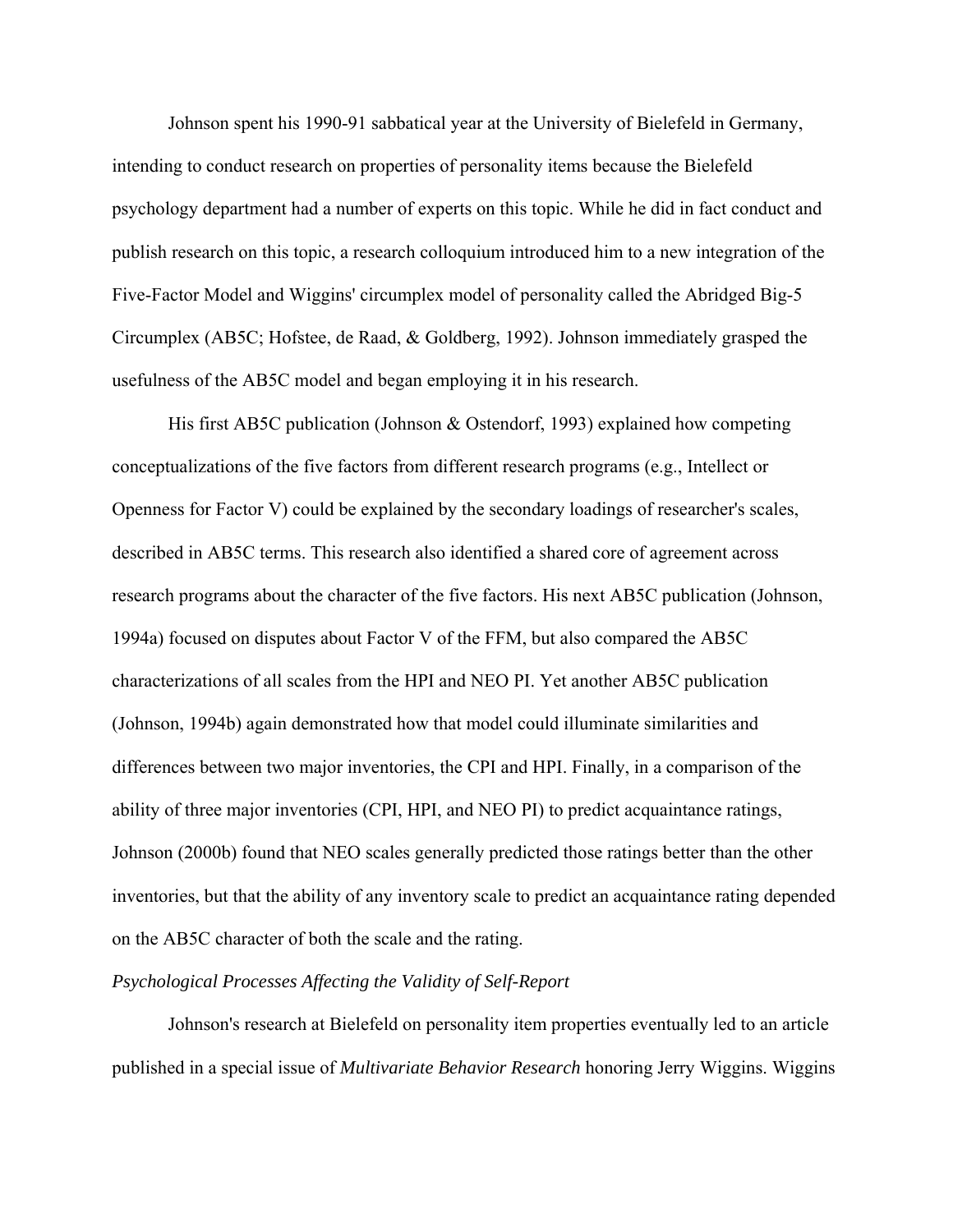was a pioneer in the study of item properties and, like Johnson, saw the personality assessment process as a form of social communication. The Johnson (2004) article again compared the standard view that personality item responses are mere self-description with his view that item responses are attempts to create a desired impression on an imagined observer. These two views make divergent predictions on how many properties of personality items, including item ambiguity, content, social desirability, and subtlety, will moderate the validity of personality items. As Johnson predicted, results strongly supported the latter view.

Another test of his theory of item response dynamics involved Harrison Gough's suggestion that *ego-syntonic* items (items that respondents enjoy answering) are better than items that are less ego-syntonic (Johnson, 2006). If item responses are merely self-descriptions, then respondents' feelings during the response process should be irrelevant. But Johnson's alternative view of item response dynamics, that item responses are attempts to communicate a desired impression, predicts that ego-syntonic items will be more valid. Johnson (2006) had respondents rate their enjoyment of responding to items on the CPI immediately after answering them, and found that, indeed, highly ego-syntonic items were more valid than less ego-syntonic items.

Finally, Johnson collaborated once again with his graduate school mentor (Johnson  $\&$ Hogan, 2006) to discuss self-presentation in the context completing personality inventories for personnel selection. In addition to presenting evolutionary arguments for looking at personality test-taking as a form of social interaction rather than a mere reporting of facts, Johnson presented a review in this chapter of a number of previously unpublished studies relevant to selfpresentation during personnel selection. Results from these studies are consistent with Johnson's earliest work on item response dynamics and personality scale validity. Of particular note is a study of unlikely virtues (desirable but extremely rare behaviors). Unlikely virtue scales are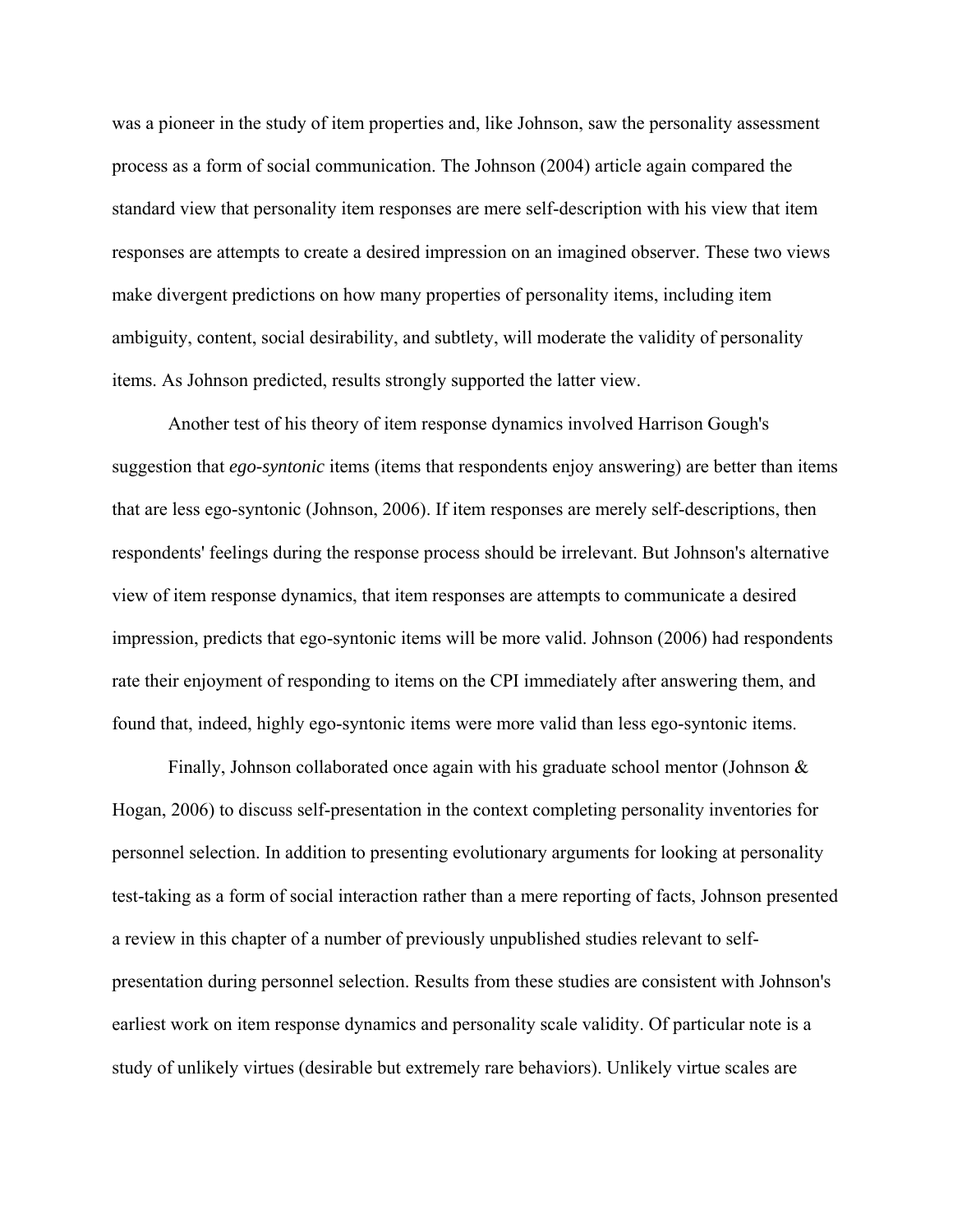normally used to detect lying. But Johnson demonstrated that unlikely virtues are multidimensional, and that the different dimensions of virtues, while unlikely to be literally true, show a convergent and discriminant pattern of correlations with acquaintance ratings of these dimensions.

## *Psychological Factors Influencing the Conduct of Scientific Research*

 When he was only an undergraduate student, Johnson was forever impressed by Walter Weimer's discussions of the ways in which actual practice of science deviates from textbook descriptions of the "scientific method." He took special interest in examples of emotional commitment to the philosophical assumptions underlying scientific theories. This interest inspired a research study involving behavioral scientists with different theoretical orientations (Johnson, 1988). The study demonstrated that the theoretical orientations were differentially associated with Stephen Pepper's philosophical root metaphors *organicism* versus *mechanism*, and that organicism and mechanism were associated with distinctive personality traits. Johnson (2011) followed up this article with a *Brain and Behavioral Science* commentary arguing that the study of morality is particularly prone to non-rational, non-empirical influences.

As a personality and evolutionary psychologist, Johnson was particularly interested in the impact of personal factors in those two areas. He wrote at length on how the conflicting worldviews and goals of personality psychologists and social psychologists underlie what has been called the "person-situation debate" (Johnson, 1999b, 2001). On the surface, this debate looks like a disagreement about what is true, with social psychologists claiming that social environment is a stronger determinant of behavior than stable personality traits. In fact, extreme versions of social environmentalism claim that behavior varies continuously with changes in the environment, so that there is no such thing as stable personality traits.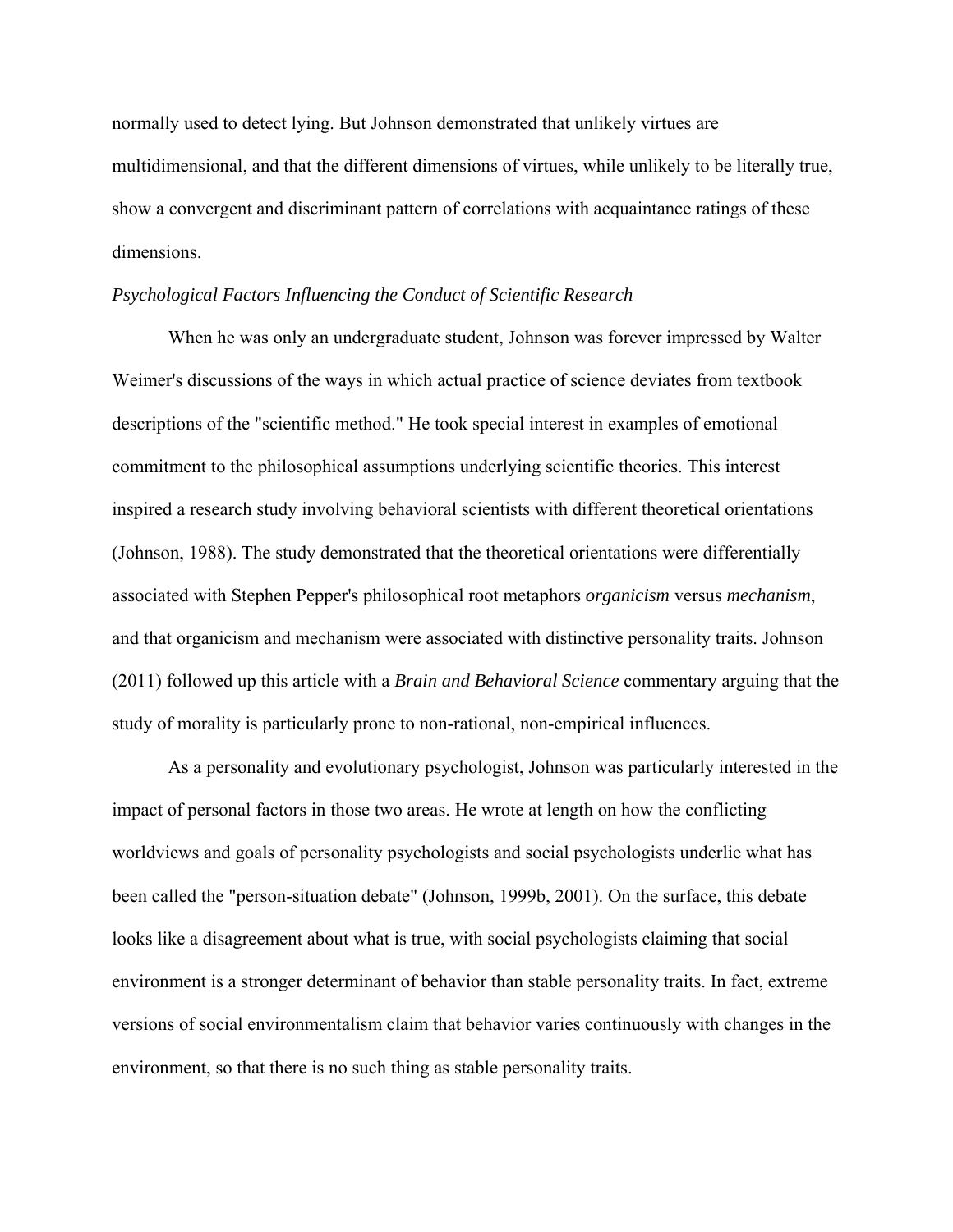Johnson's first contribution to understanding the person-situation debate was his chapter in the *Handbook of Personality* (Johnson, 1997b), an often-cited source on the trait concept. In this chapter he explains why personality traits and situations are not two independent concepts because every personality trait refers implicitly to the relevant situational context. Because traits and situations are inextricably intertwined, they cannot be seen as conflicting causal forces (Johnson, 1999a, 2009, 2015). Johnson speculated that what looks like an empirical claim from social psychologist about situations being more "powerful" than traits may actually be an attempt on the part of social psychologists to delegitimize the measurement methods of personality psychologists and validate their own experimental methods because these two groups were competing for space in the same journals (Johnson, 1999b). This conflict eventually led to the sectioning of the *Journal of Personality and Social Psychology*, with Robert Hogan assuming first editorship of the new *Personality Processes and Individual Differences* section.

Digging even deeper into the motives underlying situationism, Johnson (2001) hypothesized that critics of the personality trait concept such as Walter Mischel and attribution theorists were worried that the concept of stable personality traits implied lack of freedom to improve one's condition, whereas situationism implied the potential for positive change. Johnson (2001) pointed out, however, that the desire for freedom is not a good reason for claiming that situations are more powerful than traits, and that volitional freedom is a philosophical topic that transcends the scientific topic of traits and situations.

Johnson was of the opinion that the trait-situation controversy in personality and social psychology was a smaller version of the broader nature-nurture debate. Johnson saw the naturenurture debate as a pseudo-scientific issue that concealed deeper, personal concerns about the desire for positive change. Specifically, those who claimed that nurture (learning) is more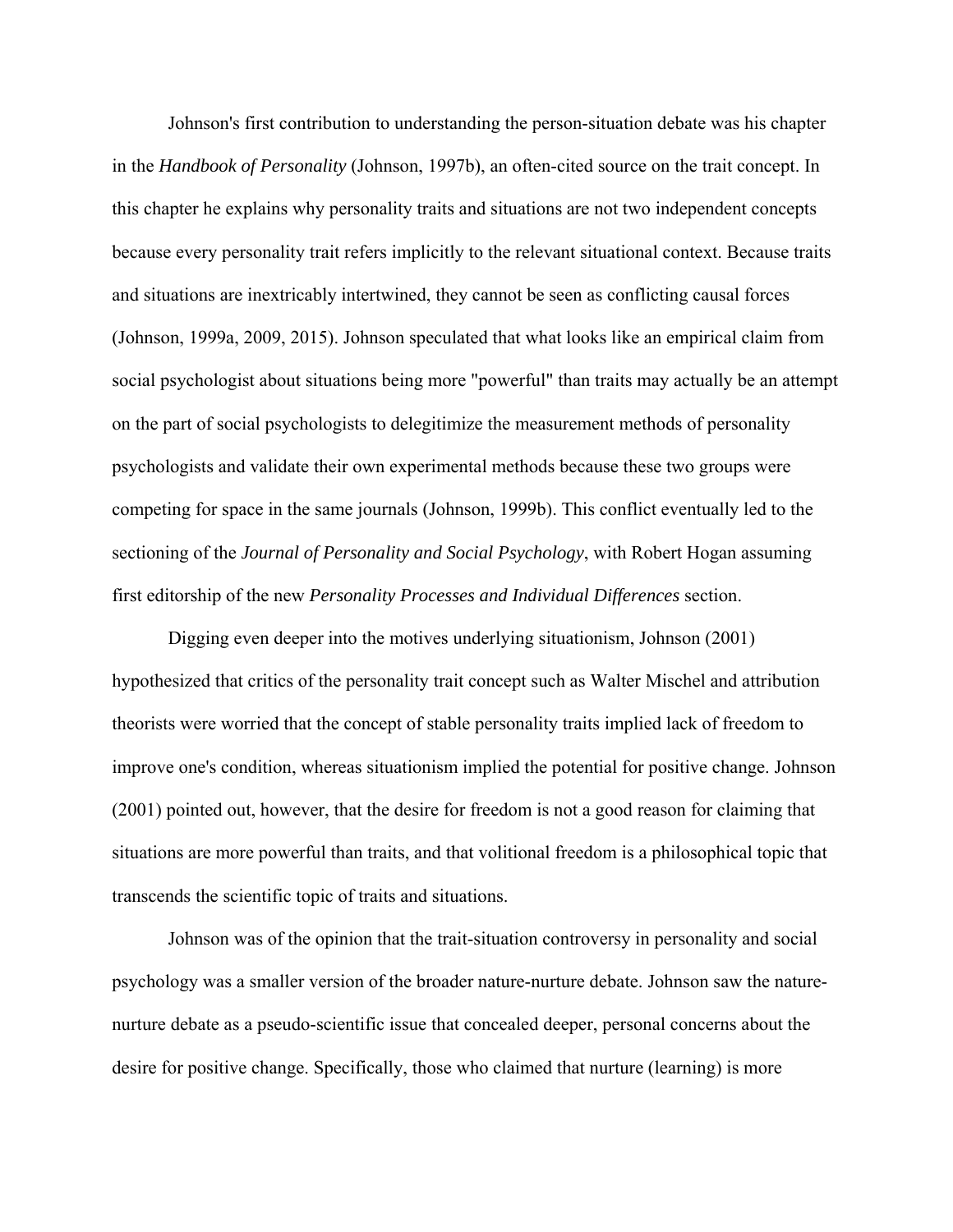important than nature (biology) worry that anything "biological" (genes, hormones, brain structures) implies fixedness and hopelessness about positive change, whereas learning implies potential for positive change. This is an unbearable thought for researchers concerned with issues such as gender and social class inequality. As an evolutionary psychologist with training in biology, Johnson found absurd the idea that nature and nurture are separate forces. The kinds of changes that are possible through learning always depend on existing biology, and when changes occur, biological structures and processes change. Yet the desire to see change as a function of social learning rather than biology is so strong that it has actually misled researchers into interpreting data exactly backwards from what the results indicated (Johnson, 1993). *Internet-based Personality Research* 

 Johnson was quick to see the potential of the Internet for personality psychology, and began working with the World Wide Web as soon as the Mosaic Web browser became available in 1993. He wrote about how the Web was particularly significant for researchers like himself who worked at small, undergraduate campuses with limited technological and human resource support for research (Johnson, 2000b). Johnson, who lacked access to graduate students or even an answer sheet scanner, was forced to enter data from personality answer sheets into the computer by hand prior to the advent of the Web. Furthermore, his samples were limited to his relatively small undergraduate classes. When the Web became available, Johnson realized that this was an opportunity to collect data without the need for transferring pencil marks from paper answer sheets, and that very large samples from around the world were now available.

 Because copyright restrictions on commercial personality inventories prevent users from creating Web versions of the inventories, Johnson spent his 1999 sabbatical collaborating with Lewis Goldberg at the Oregon Research Institute on adapting scales from the public-domain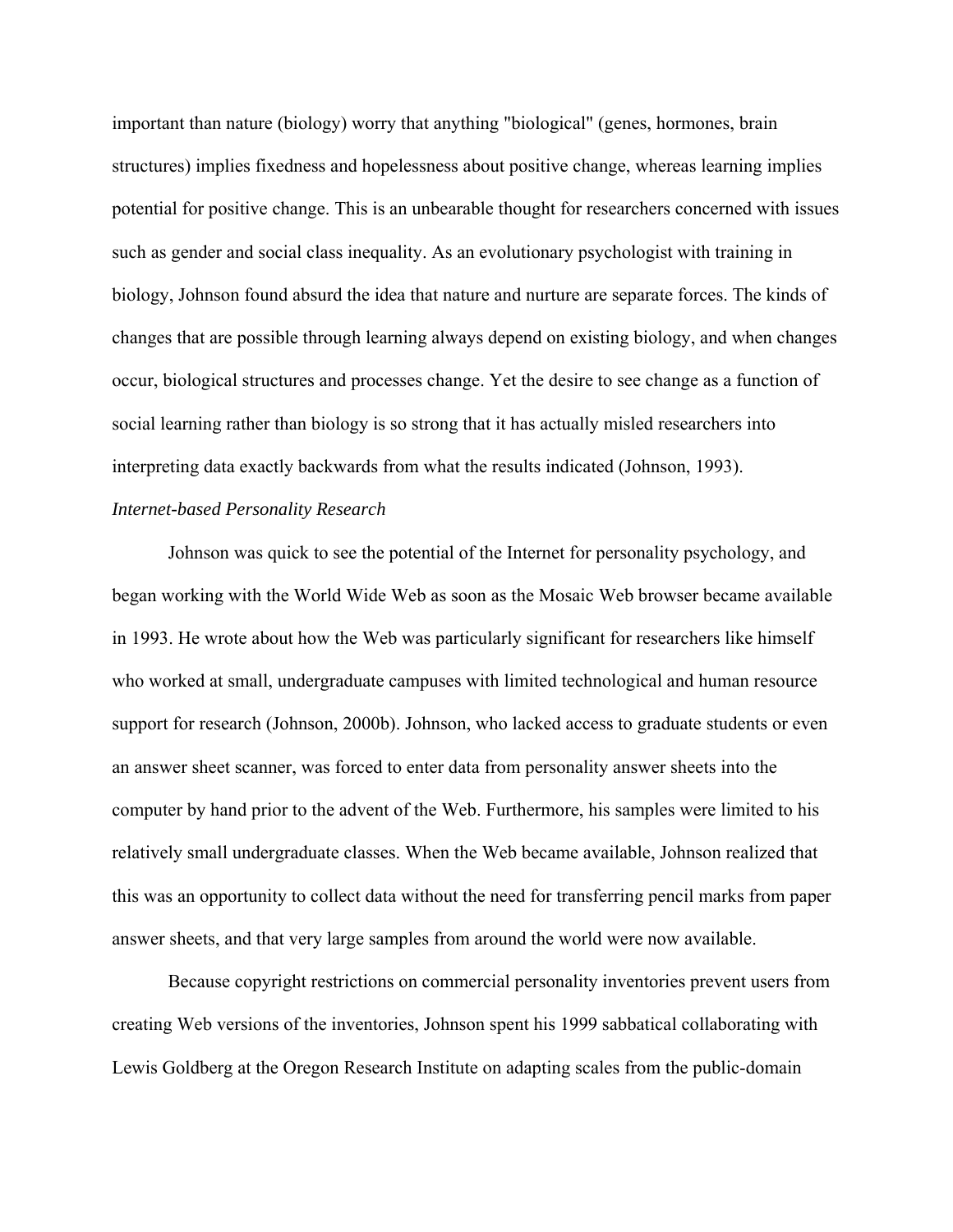International Personality Item Pool (IPIP; Goldberg, 1999) for use on the World Wide Web. Johnson was sufficiently impressed with the IPIP after his stay at ORI that he agreed to serve as an unpaid consultant for the IPIP website, a role he continued to play even after retirement. The sabbatical research led to the Johnson (2000b) paper and then to a paper on detecting invalid protocols from Web-based inventories, which he presented to the Bielefeld-Groningen Personality Research Group in the Netherlands (Johnson, 2001).

 The question of protocol validity arises with Web-based personality assessment because participants are usually responding anonymously and without supervision, raising the possibility that some might not take the task as seriously as participants who are completing questionnaires in a laboratory. Johnson (2001, 2005a) addressed this question by described ways of detecting invalid protocols and comparing rates of invalid responding on the Web versus more controlled conditions. In the same year he also published a study on implementing an inventory of the five major personality factors for use on the Web (Buchanan, Johnson, & Goldberg, 2005) and presented his experiences as the IPIP consultant in a symposium about the IPIP and the future of public-domain personality measures (Johnson, 2005b). Johnson also wrote and published an article based on all of the presentations at that symposium (Goldberg, Johnson, Eber, Hogan, Ashton, Cloninger, and Gough, 2006).

 Johnson's expertise in Web-based research was recognized by the American Psychological Association, which led to an invitation to co-edit a book published by the APA, *Advanced Methods for Conducting Online Behavioral Research* (Gosling & Johnson, 2010). Johnson (2010) contributed a chapter on Web-based self-report personality scales to the book. The year after he retired from his position at Penn State he published an article on the development of a 120-item IPIP inventory designed to measure 30 facets of the Five-Factor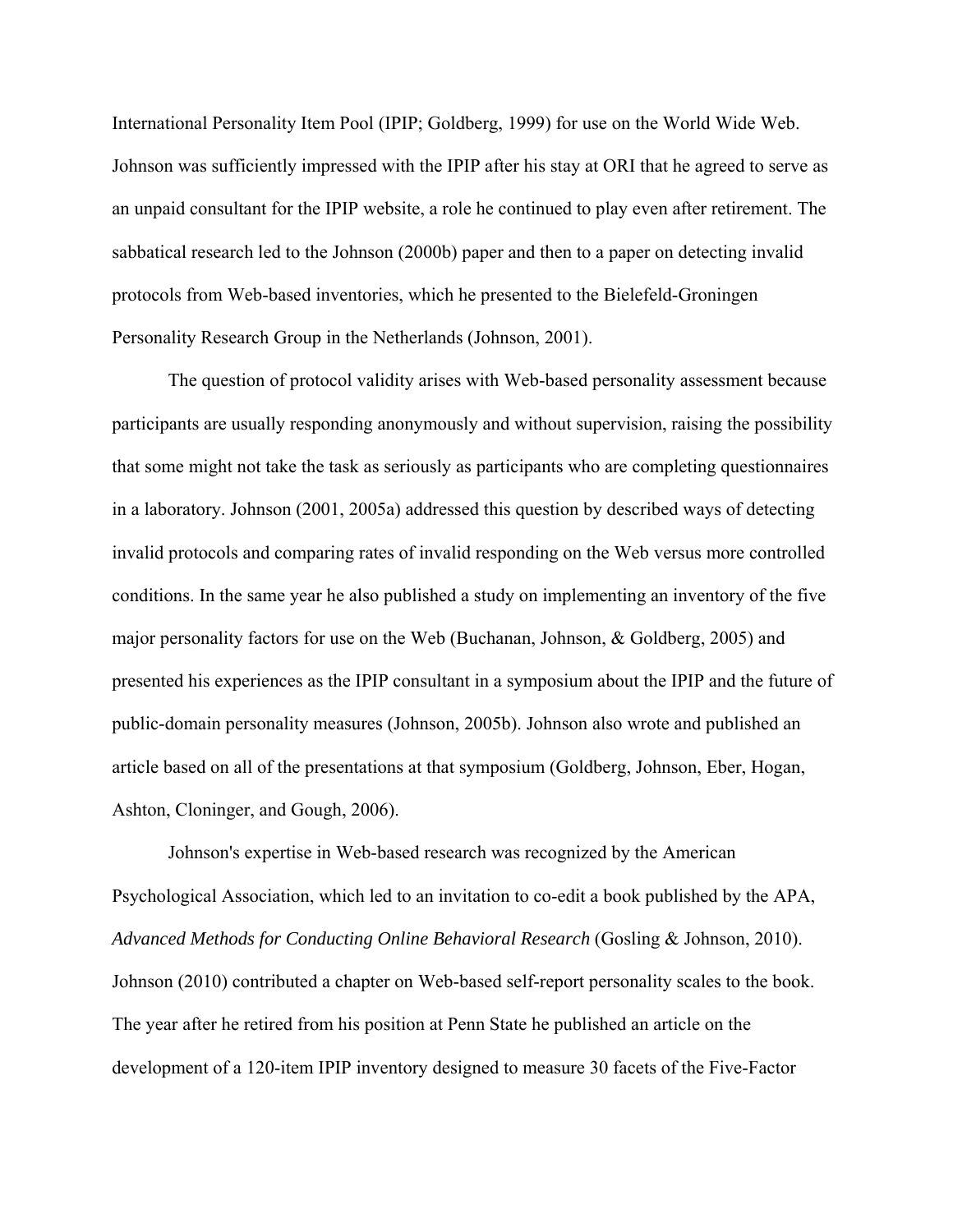Model (Johnson, 2014). Scale development for the inventory was based on 10 years of data collected from a site designed to educate the public about the FFM. Over a million people have completed the IPIP inventories at http://personal.psu.edu/~j5j/IPIP/, which awarded Yahoo! Internet Life's Incredibly Useful Site of the Day for October 30, 1998 and continues to receive attention on Internet media sites such as Tech Insider (Loria, 2015) and BuzzFeed (Massa, 2016).

 Johnson's expertise on Web-based personality assessment was also recognized by Joseph Carroll, an English professor at the University of Missouri-St. Louis and a leading exponent of applying evolutionary theory to the study of literature. In January of 2004 Carroll began a correspondence with Johnson about online personality assessment that soon led to a collaboration that included Jonathan Gottschall and Daniel Kruger, who also studied literature from an evolutionary perspective. This four-person research team designed a Web site in which people who were familiar with 19<sup>th</sup>-century British literature rated 435 characters from 134 novels on characteristics such as attractiveness, antagonist/protagonist standing, motives, mate preferences, and personality. They also rated their emotional reactions to the characters. These ratings were subjected to extensive statistical analyses guided by evolutionary hypotheses about antagonistic structure and dominance suppression in egalitarian groups. Results were presented in over a dozen publications, including the journals *Evolutionary Psychology* (Johnson, Carroll, Gottschall, & Kruger, 2008) and the *Journal of Research in Personality* (Johnson, Carroll, Gottschall, & Kruger, 2011) as well as literature journals. A full summary of the project was published as a book, *Graphing Jane Austin: The Evolutionary Basis for Literary Meaning* (Carroll, Gottschall, Johnson, & Kruger, 2012). Results also appeared in a chapter in a book about consilience between the humanities and sciences (Carroll, Gottschall, Johnson, & Kruger,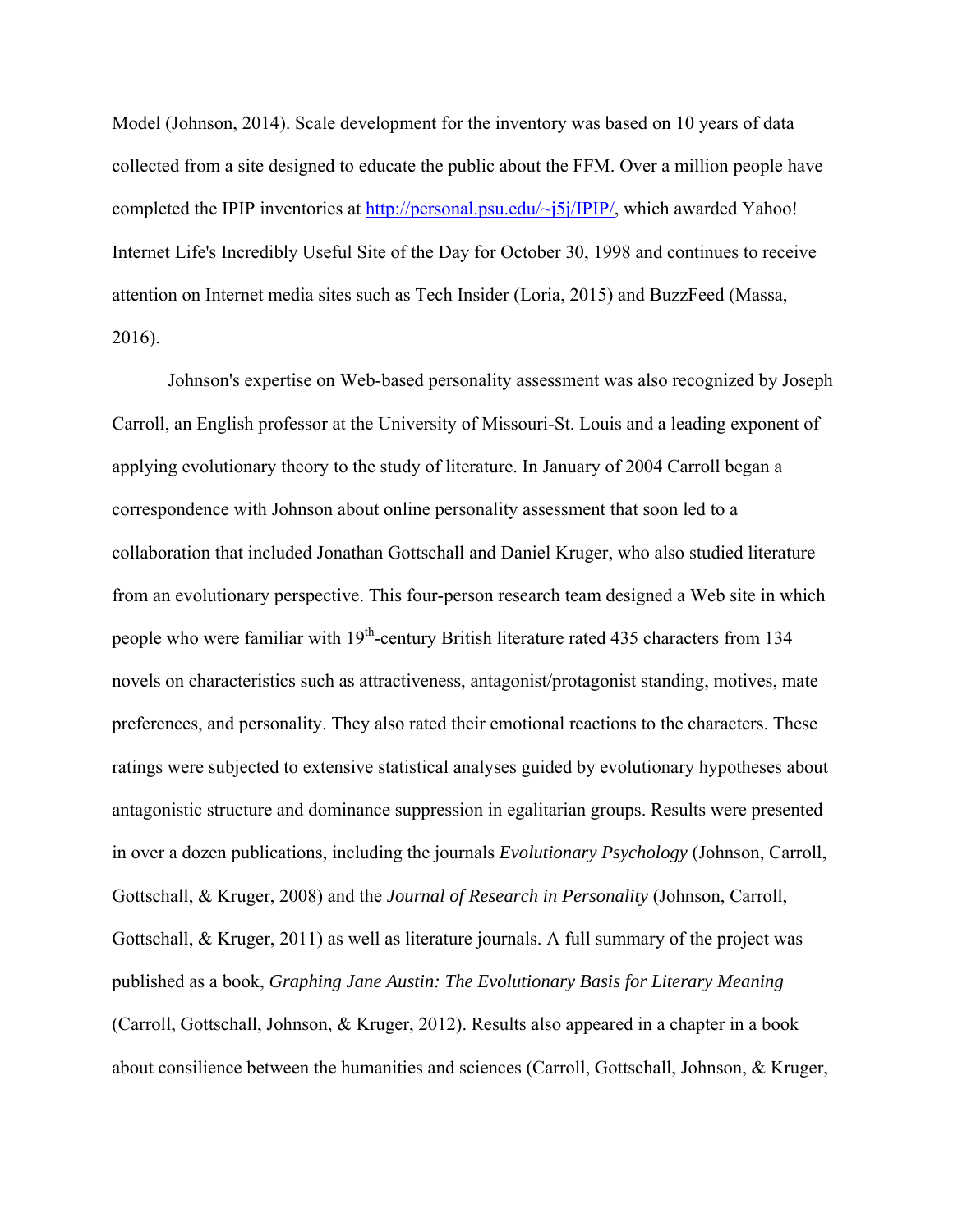2016). This Web-based research program exemplifies Johnson's lifelong, interdisciplinary interests that began with reading books from his parents' diverse home library.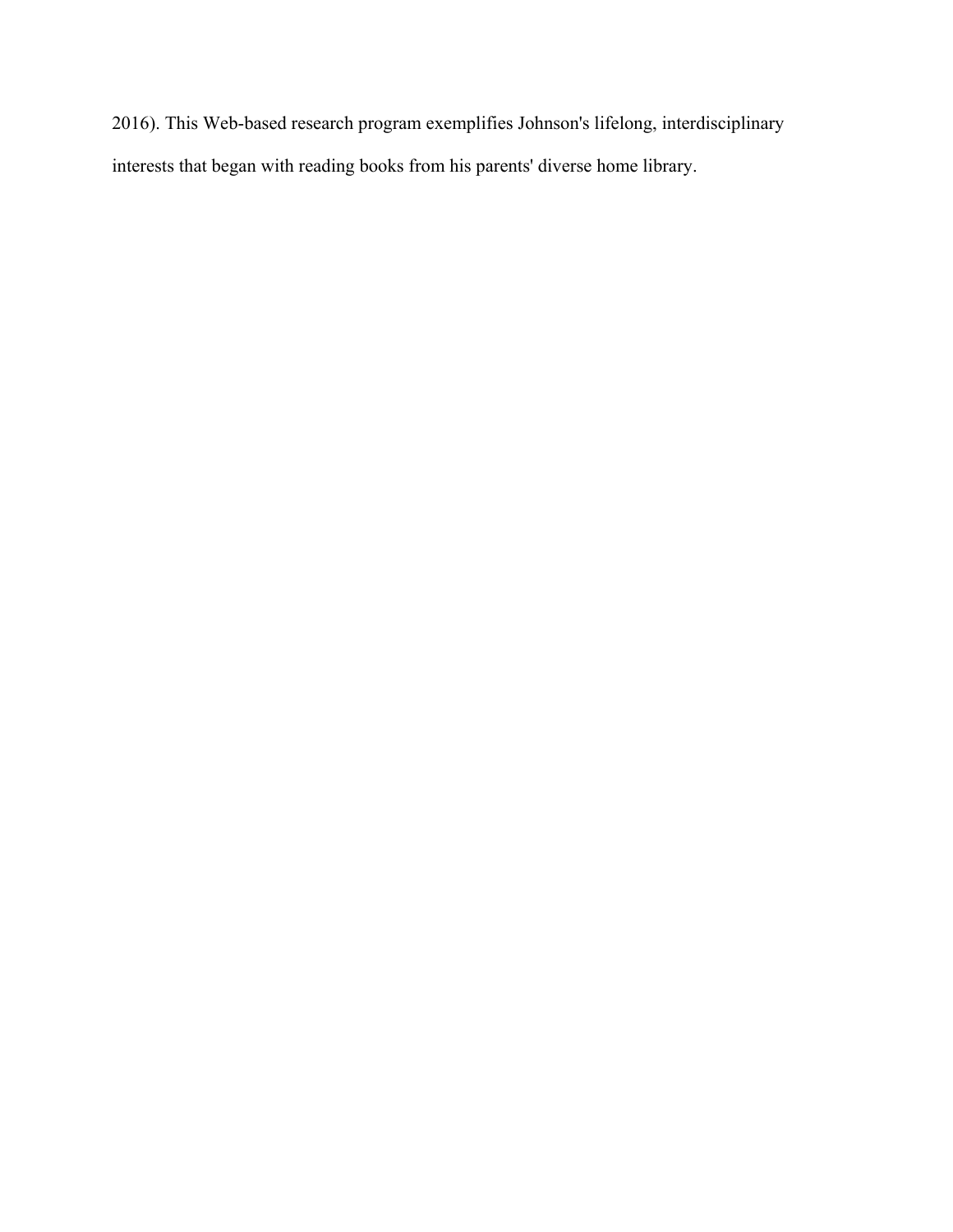#### References

Allport, G. W., & Odbert, H. S. (1936). Trait-names: A psycho-lexical study.

*Psychological Monographs*, *47*, 211.

Buchanan, T., Johnson, J. A., & Goldberg, L. R. (2005). Implementing a five-factor personality inventory for use on the Internet. *European Journal of Personality Assessment*, *21*, 116-128. doi:10.1027/1015-5759.21.2.115

Carroll, J., Gottschall, J., Johnson, J. A., & Kruger, D. (2012). *Graphing Jane Austin: The evolutionary basis for literary meaning*. New York: Palgrave Macmillan.

Carroll, J., Gottschall, J., Johnson, J. A., & Kruger, D. (2016). Agonistic structure in canonical British novels of the nineteenth century. In J. Carroll, D. P. McAdams, & E. O. Wilson (Eds.), *Darwin's bridge: Uniting the humanities and sciences* (pp. 195-222). New York: Oxford University Press.

Cawley, M. J. III, Martin, J. E., & Johnson, J. A. (2000). A virtues approach to personality. *Personality and Individual Differences*, *28*, 997-1013. doi:10.1016/S0191- 8869(99)00207-X

Costa, P. T., Jr., McCrae, R. R., &Holland, J. L. (1984). Personality and vocational interests in an adult sample. *Journal of Applied Psychology*, *69*, 390-400.

Goldberg, L. R. (1999). A broad-bandwidth, public domain, personality inventory measuring the lower-level facets of several five-factor models. In I. Mervielde, I. Deary, F. De Fruyt, & F. Ostendorf (Eds.), *Personality Psychology in Europe, Vol. 7* (pp. 7-28). Tilburg, The Netherlands: Tilburg University Press.

Goldberg, L. R., Johnson, J. A., Eber, H. W., Hogan, R., Ashton, M. C., Cloninger, C. R., & Gough, H. G. (2006). The International Personality Item Pool and the future of public-domain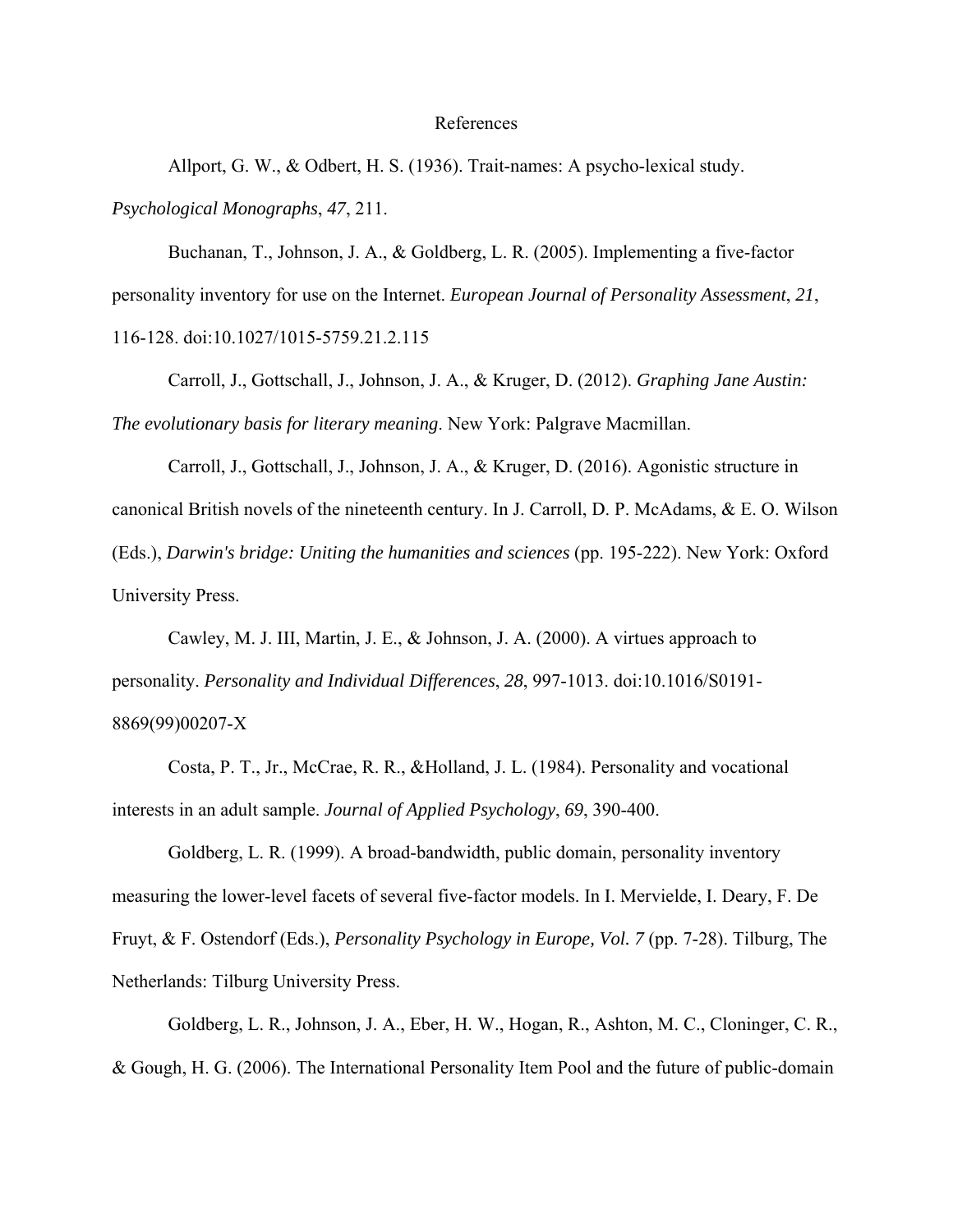personality measures. *Journal of Research in Personality*, *40*, 84-96.

doi:10.1016/j.jrp.2005.08.007

Gosling, S. D., & Johnson, J. A. (Eds.) (2010). *Advanced methods for conducting online behavioral research*. Washington, DC: American Psychological Association.

Gough, H. G. (1975). *Manual for the California Psychological Inventory*. Palo Alto, CA: Consulting Psychologists Press.

Graham, J., Haidt, J., & Nosek, B. A. (2009). Liberals and conservatives rely on different sets of moral foundations. *Journal of Personality and Social Psychology*, *96*, 1029-1046.

Haidt, J. (2001). The emotional dog and its rational tail: A social intuitionist approach to moral judgment. *Psychological Review*, *108*, 814-834.

Hofstee, W. K. B., de Raad. B., & Goldberg, L. R. (1992). Integration of the Big Five and circumplex approaches to trait structure. *Journal of Personality and Social Psychology*, *63*, 146- 163.

 Hogan, R. (1970). A dimension of moral judgment. *Journal of Consulting and Clinical Psychology*, *35*, 205-212.

Hogan, R. (1986). *Hogan Personality Inventory manual*. Minneapolis, MN: National Computer Systems.

Hogan, R., & Hogan, J. (1992). *Hogan Personality Inventory manual*. Tulsa, OK: Hogan Assessment Systems.

Hogan, R., & Johnson, J. A. (1981, September). *The structure of personality*. Paper presented at the 89th Annual Convention of the American Psychological Association, Los Angeles, CA.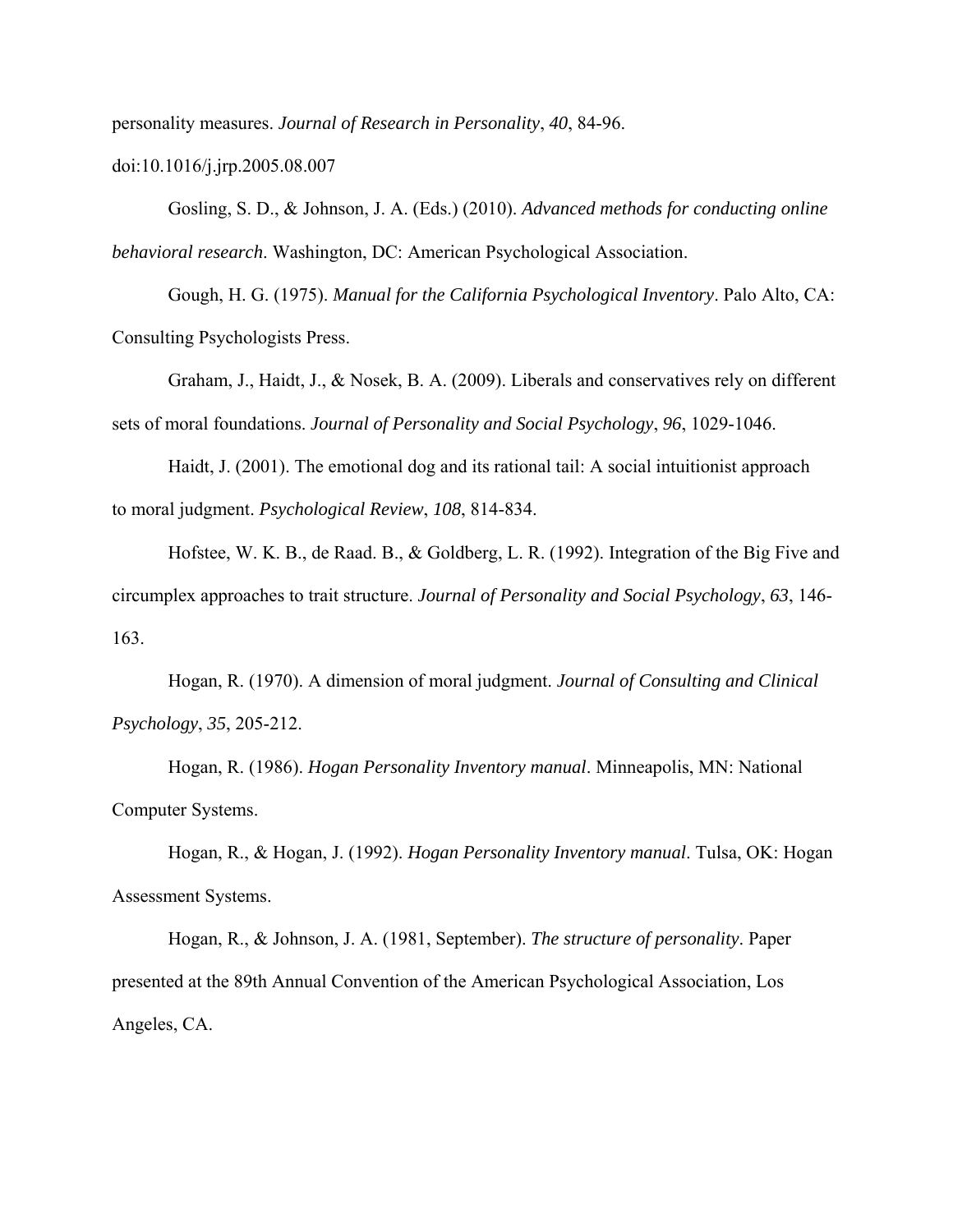Hogan, R., Johnson, J. A., & Emler, N. P. (1978). A socioanalytic theory of moral

development. In W. Damon (Ed.), *New directions for child development: Vol. 2. Moral* 

*development* (pp. 1-18). San Francisco: Jossey-Bass. doi:10.1002/cd.23219780203

Johnson, J. A. (1981). The "self-disclosure" and "self-presentation" views of item response dynamics and personality scale validity. *Journal of Personality and Social Psychology*, *40*, 761-769. doi:10.1037//0022-3514.40.4.761

 Johnson, J. A. (1983). Criminality, creativity, and craziness: Structural similarities in three types of nonconformity. In W. S. Laufer & J. M. Day (Eds.), *Personality theory, moral development, and criminal behavior* (pp. 81-105). Lexington, MA: D. C. Heath.

Johnson, J. A. (1993, August). *Sex roles do not lead to gender differences in personality*. Poster presented at the 5th annual meeting of the Human Behavior and Evolution Society, Binghamton, NY.

Johnson, J. A. (1996, May). *Real utilitarianism: Moral goodness as causal efficacy*. Invited lecture to the Religious and Philosophical Forum, Penn State Schuykill Campus.

Johnson, J. A. (1999b, July). *Some hypotheses concerning attempts to separate situations from personality dispositions*. Invited paper presented at the Sixth European Congress of Psychology, Rome.

Johnson, J. A. (2001, May). *Screening massively large data sets for non-responsiveness in web-based personality inventories*. Invited talk to the joint Bielefeld-Groningen Personality Research Group, University of Groningen, The Netherlands.

Johnson, J. A. (2001, May). *Reconsidering the causal efficacy of situations*. Plenary address for the Biannual Kurt Lewin Institute Congress, Zeist, The Netherlands.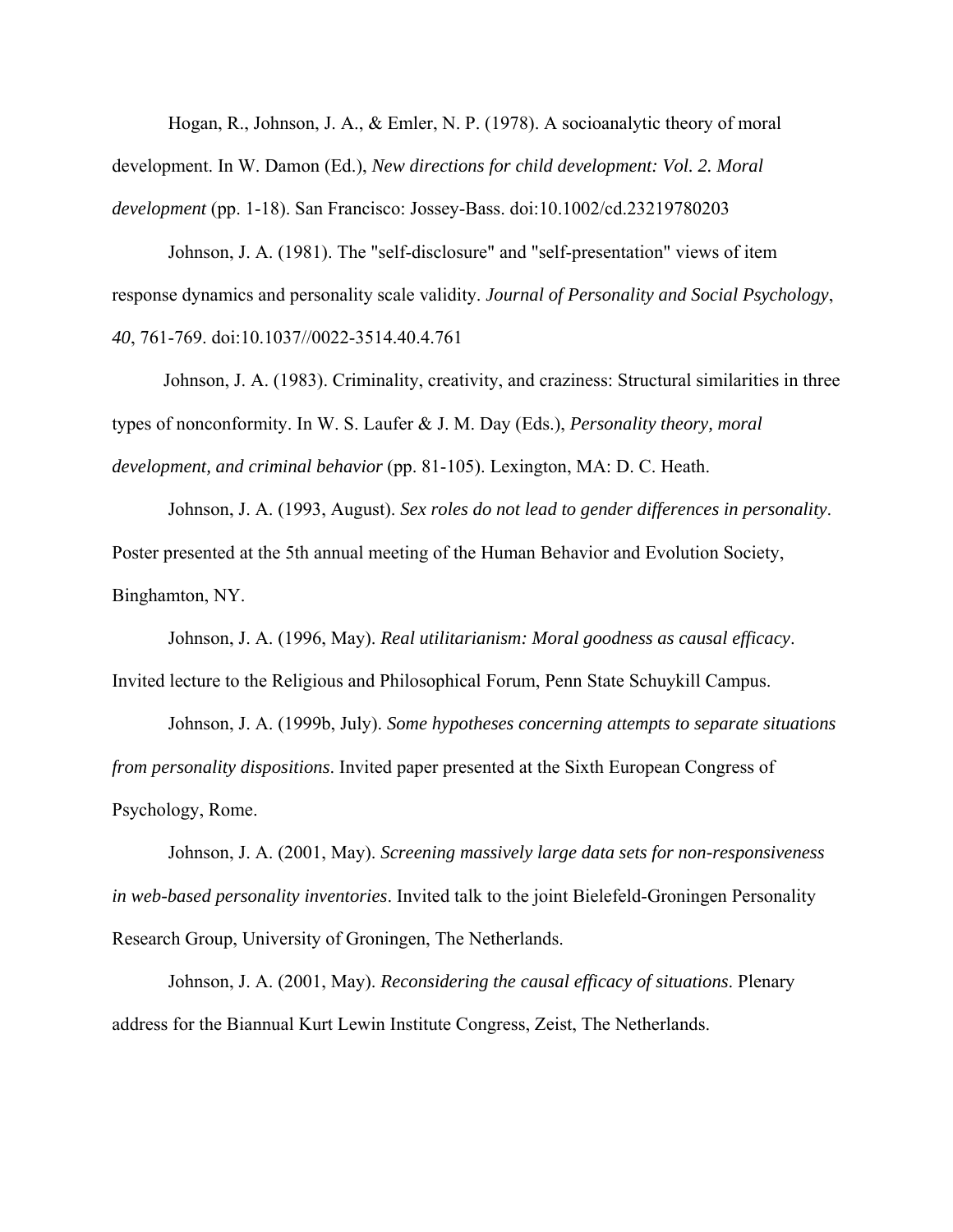Johnson, J. A. (2011, April). *An evolutionary psychological analysis of intuitions about the fairness of wealth disparity*. Poster presented at the 5th annual meeting of the NorthEastern Evolutionary Psychology Conference, Binghamton, NY.

Johnson, J. A. (1994). Clarification of factor five with the help of the AB5C model. In B.

De Raad & G. L. Van Heck (Eds.), The fifth of the big five [Special Issue]. *European Journal of* 

*Personality*, *8*, 311-334. doi:10.1002/per.2410080408

Johnson, J. A. (1994). Multimethod replication of the AB5C model of personality traits.

In B. De Raad, W. K. B. Hofstee, & G. L. M. Van Heck, *Personality psychology in Europe,* 

*Volume 5* (pp. 42-49). Tilburg, The Netherlands:TilburgUniversity Press.

Johnson, J. A. (1997a). Seven social performance scales for the California Psychological Inventory. *Human Performance*, *10*, 1-30. doi:10.1207/s15327043hup1001\_1

Johnson, J. A. (1997b). Units of analysis for description and explanation in psychology.

In R. Hogan, J. A. Johnson, & S. R. Briggs (Eds.), *Handbook of personality psychology* (pp. 73- 93). San Diego, CA: Academic Press.

Johnson, J. A. (1999). Persons in situations: Distinguishing new wine from old wine in new bottles. In I. Van Mechelen & B. De Raad (Eds.), *Personality and situations [Special Issue]*. *European Journal of Personality*, *13*, 443-453. doi:10.1002/(SICI)1099-

0984(199909/10)13:5<443::AID-PER358>3.0.CO;2-9

Johnson, J. A. (2000a). Predicting observers' ratings of the Big Five from the CPI, HPI, and NEO-PI-R: A comparative validity study. *European Journal of Personality*, *14*, 1-19. doi:10.1002/(SICI)1099-0984(200001/02)14:1<1::AID-PER349>3.3.CO;2-5

Johnson, J. A. (2000b, March). *Web-based personality assessment*. Poster presented at the 71st Annual Meeting of the Eastern Psychological Association, Baltimore, MD.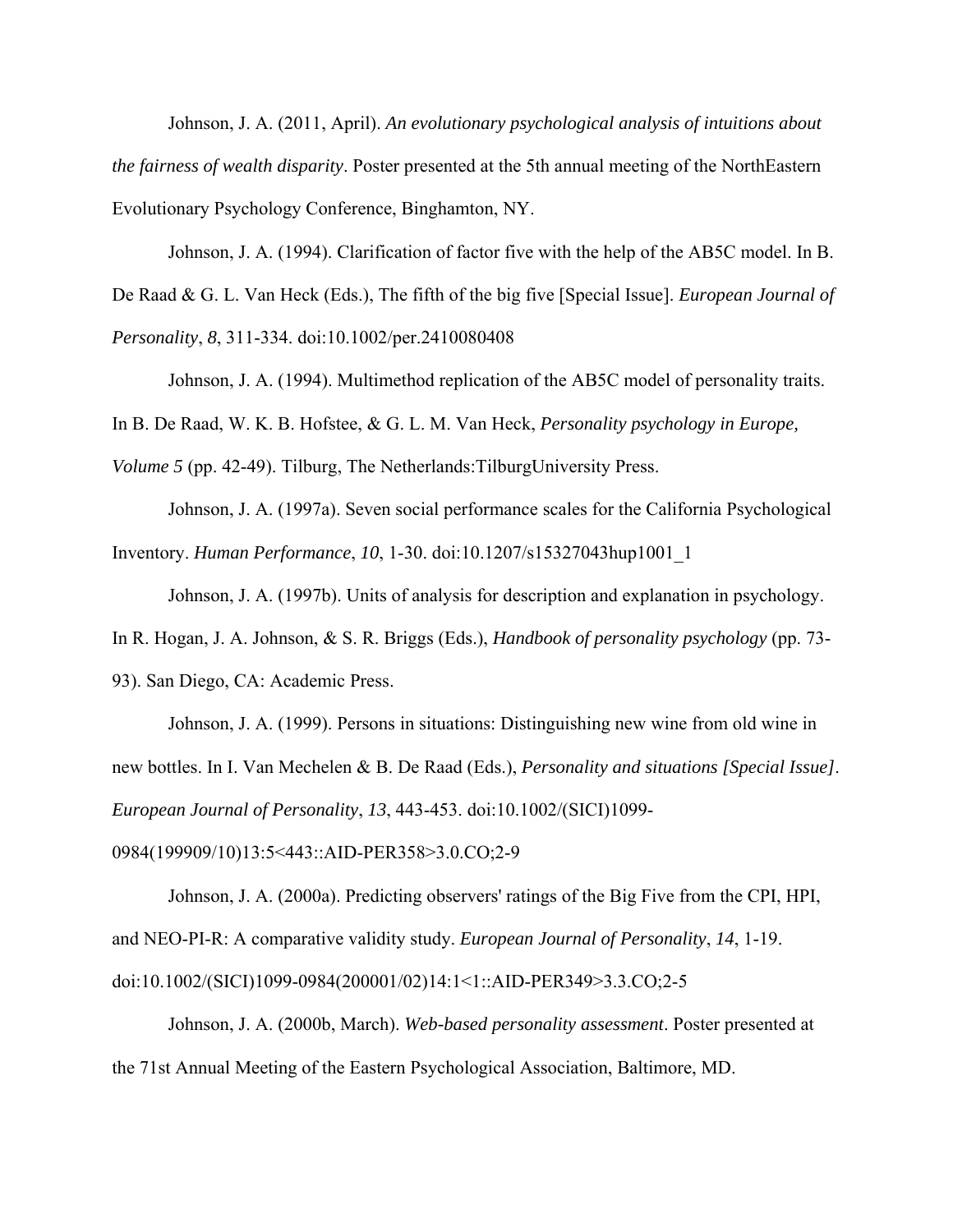Johnson, J. A. (2004). The impact of item characteristics on item and scale validity.

*Multivariate Behavioral Research*, *39*, 273-302. doi:10.1207/s15327906mbr3902\_6

Johnson, J. A. (2005a). Ascertaining the validity of web-based personality inventories. *Journal of Research in Personality*, *39*, 103-129. doi:10.1016/j.jrp.2004.09.009

Johnson, J. A. (2005b, January). *The good, the bad, and the ugly: The IPIP consultant's experiences recounted*. In L. R. Goldberg (Chair), The International Personality Item Pool, and the Future of Public-Domain Personality Measures. Presidential Symposium at the sixth annual meeting of the Association for Research in Personality, New Orleans.

Johnson, J. A. (2006). Ego syntonicity in responses to items in the California Psychological Inventory. *Journal of Research in Personality*, *40*, 73-83.

doi:10.1016/j.jrp.2005.08.008

Johnson, J. A. (2009). Wrong and right questions about persons and situations. In B. Donnellan, R. Lucas, & W. Fleeson (Eds.), *Personality and assessment at age 40 [Special Issue]*. *Journal of Research in Personality*, *43*, 251-252. doi:10.1016/j.jrp.2008.12.022

Johnson, J. A. (2010). Web-based self-report personality scales. In S. D. Gosling & J. A. Johnson (Eds.), *Advanced methods for conducting online behavioral research* (pp. 149-166). Washington, DC: American Psychological Association.

Johnson, J. A. (2011). The argumentative theory of reasoning applies to scientists and philosophers, too. [commentary on Mercier & Sperber: Why do humans reason?]. *Behavioral and Brain Sciences*, *34*, 81-82. doi:10.1017/S0140525X10002931

Johnson, J. A. (2012). I want to believe: Why even the smartest among us fall for the illusion of purpose [Review of The Belief Instinct: The Psychology of Souls, Destiny, and the Meaning of Life by Jesse Bering]. *The Evolutionary Review: Art, Science, Culture*, *3*, 15-22.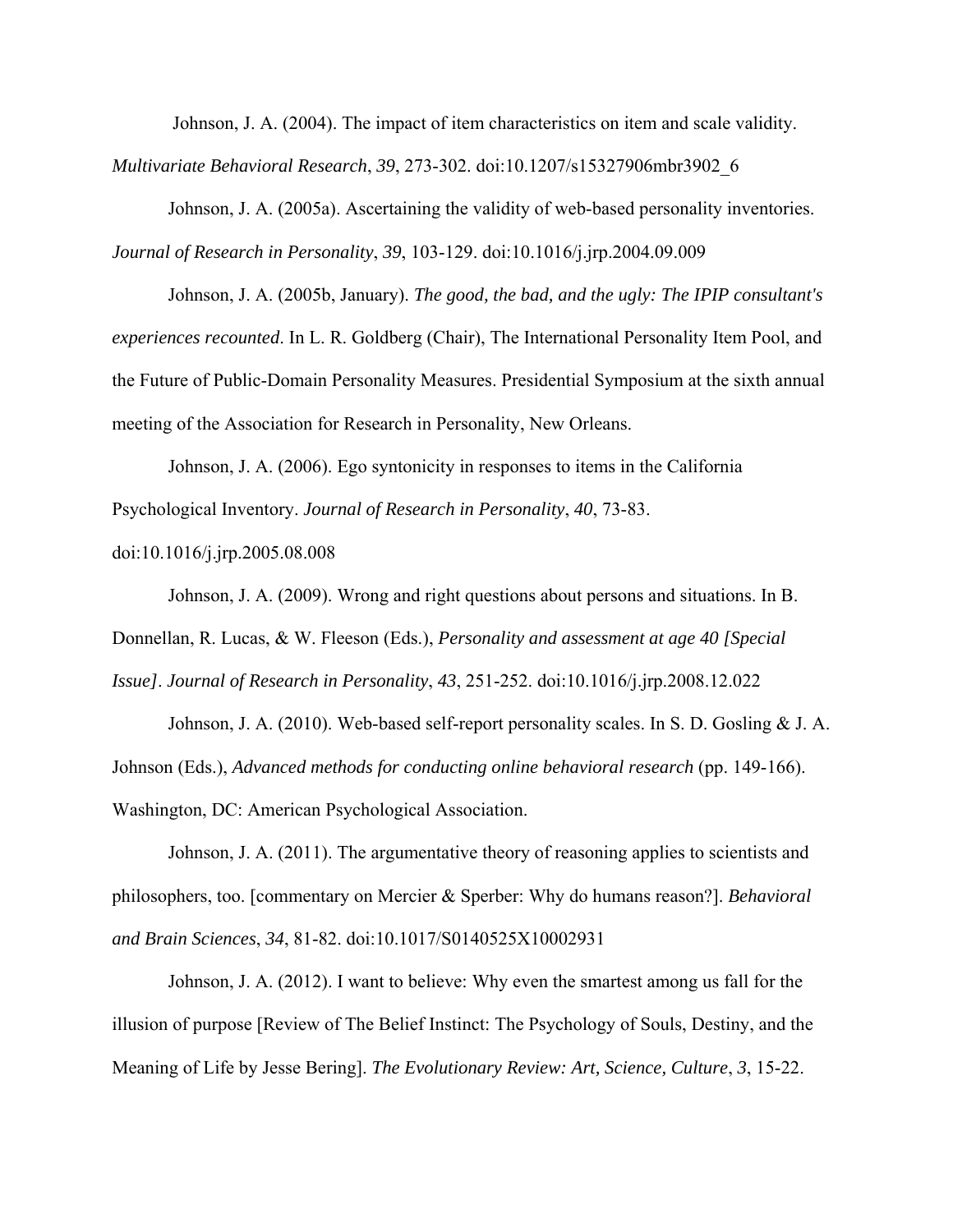Johnson, J. A. (2014). Measuring thirty facets of the five factor model with a 120-item public domain inventory: Development of the IPIP-NEO-120. *Journal of Research in Personality*, *51*, 78-89. DOI: 10.1016/j.jrp.2014.05.003

Johnson, J. A. (2015). The best way to think about situations: Process and Reality, yea; Circularity, nay. *European Journal of Personality*, *29*, 394-395. DOI: 10.1002/per.2005

Johnson, J. A., Carroll, J., Gottschall, J., & Kruger, D. J. (2008). Hierarchy in the library: Egalitarian dynamics in Victorian novels. *Evolutionary Psychology*, *6*, 715-738. Stable URL: http://www.epjournal.net/filestore/ep06715738.pdf

Johnson, J. A., Carroll, J., Gottschall, J., & Kruger, D. (2011). Portrayal of personality in Victorian novels reflects modern research findings but amplifies the significance of agreeableness. *Journal of Research in Personality*, *45*, 50-58. doi:10.1016/j.jrp.2010.11.011

Johnson, J. A., Cheek, J. M., & Smither, R. (1983). The structure of empathy. *Journal of* 

*Personality and Social Psychology*, *45*, 1299-1312. doi:10.1037//0022-3514.45.6.1299

Johnson, J. A., & Hogan, R. (1981a). Moral judgments and self-presentations. *Journal of Research in Personality*, *15*, 57-63. doi:10.1016/0092-6566(81)90006-4

Johnson, J. A., Germer, C. K., Efran, J. S., & Overton, W. F. (1988). Personality as the basis for theoretical predilections. *Journal of Personality and Social Psychology*, *55*, 824-835. doi:10.1037//0022-3514.55.5.824

 Johnson, J. A., & Hogan, R. (1981b). Vocational interests, personality, and effective police performance. *Personnel Psychology*, *34*, 49-53. doi:10.1111/j.1744-6570.1981.tb02176.x

 Johnson, J. A., & Hogan, R. (2006). A socioanalytic view of faking. In R. Griffith (Ed.), *A closer examination of applicant faking behavior* (pp. 209-231). Greenwich, CT: Information Age Publishing.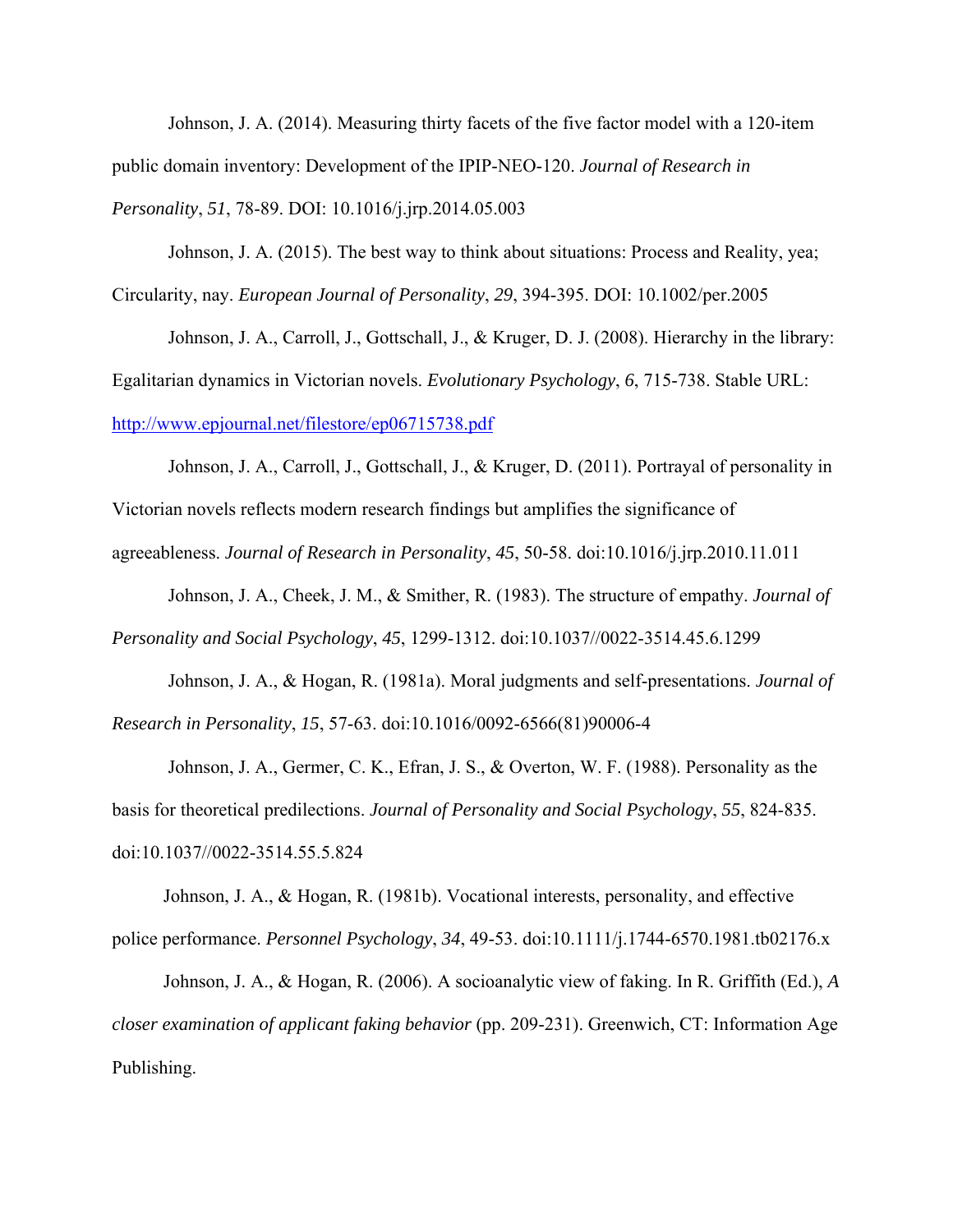Johnson, J. A., Hogan, R., Zonderman, A. B., Callens, C., & Rogolsky, S. (1981). Moral judgment, personality, and attitudes toward authority. *Journal of Personality and Social Psychology*, *40*, 370-373. doi:10.1037//0022-3514.40.2.370

Johnson, J. A., & Ostendorf, F. (1993). Clarification of the five factor model with the Abridged Big Five-Dimensional Circumplex. *Journal of Personality and Social Psychology*, *65*, 563-576. doi:10.1037//0022-3514.65.3.563

Johnson, J. A., Smither, R., & Holland, J. L. (1981). Evaluating vocational interventions: A tale of two career development seminars. *Journal of Counseling Psychology*, *28*, 180-183. doi:10.1037//0022-0167.28.2.210

Johnson, J. A., & Worley, L. D. (1987). Criminals' responses to religious themes in Whitman's poetry. In J. M. Day & W. S. Laufer (Eds.), *Crime, values, and religion* (pp. 133- 151). Norwood, NJ: Ablex.

Laufer, W. S., Johnson, J. A., & Hogan, R. (1981). Ego control and criminal behavior. *Journal of Personality and Social Psychology*, *41*, 179-184. doi:10.1037//0022-3514.41.1.179

Loria, K. (2015). A 15-minute online quiz can give you a scientifically accurate assessment of your personality. *Tech Insider*, http://www.techinsider.io/the-best-onlinepersonality-test-thats-scientifically-accurate-2015-10

Massa, J. (2016). How neurotic are you? *Buzzfeed Video*,

https://www.buzzfeed.com/jessicamassa1/how-neurotic-are-you?

Meehan, K. A., Woll. S. B., & Abbott, R. D. (1979). The role of dissimulation and social desirability in the measurement of moral reasoning. *Journal of Research in Personality*, *13*, 25- 38.